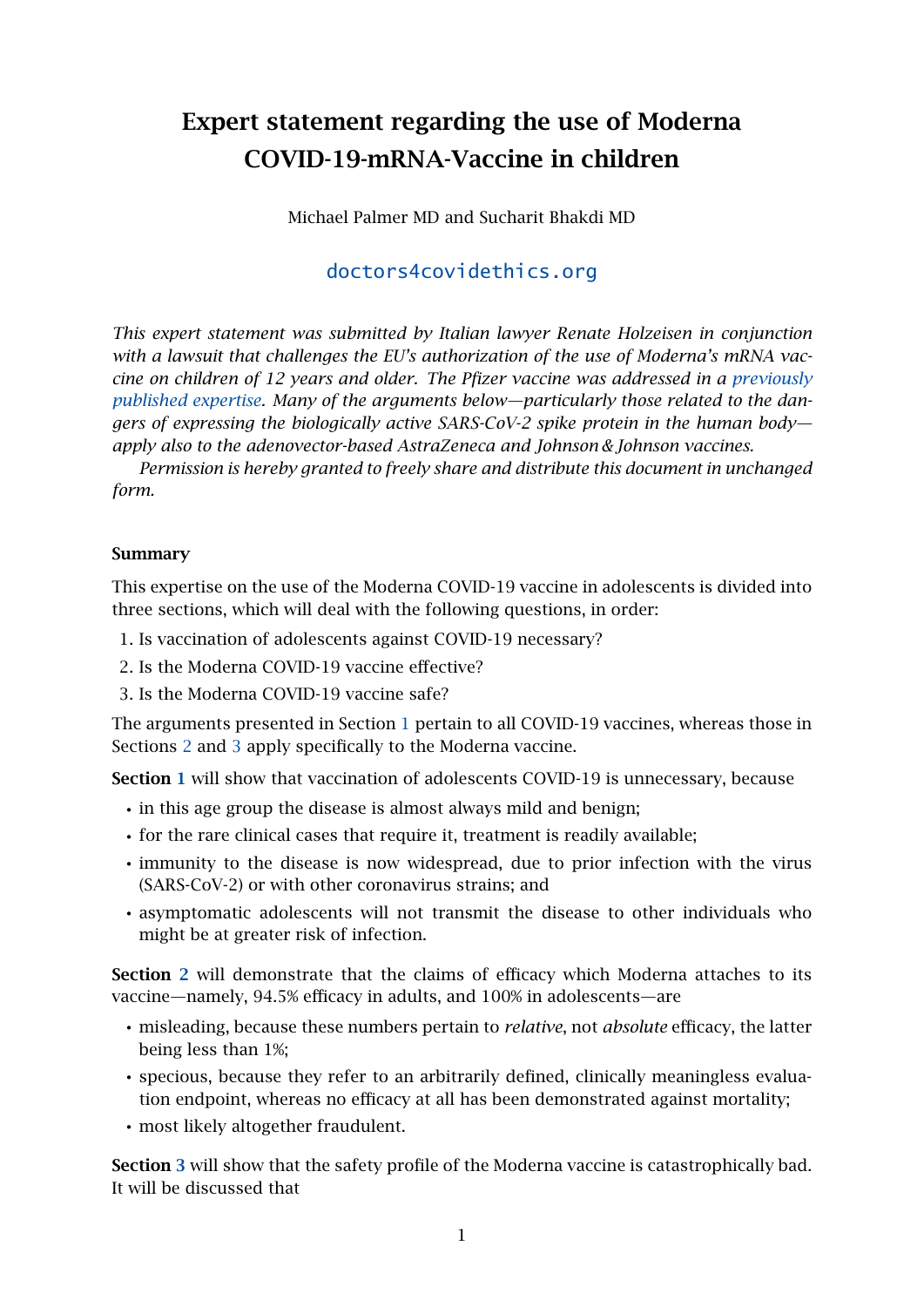- Moderna and the EMA have systematically neglected evidence from preclinical animal trials that clearly pointed to grave dangers of adverse events;
- the Moderna vaccine has caused thousands of deaths within less than a year of its introduction;
- The agencies that granted emergency use authorization for this vaccine committed grave errors and omissions in their assessments of known and possible health risks.

The only possible conclusion from this analysis is that the use of this vaccine in adolescents cannot be permitted, and that its ongoing use in any and all age groups ought to be stopped immediately.

#### <span id="page-1-0"></span>1 Vaccination of adolescents against COVID-19 is unnecessary

1.1 What does the available evidence show? There are several lines of evidence that show vaccination of adolescents against COVID-19 to be unnecessary.

<span id="page-1-2"></span>1.1.1 The case fatality rate of COVID-19 in the general population is low. The vast majority of all persons infected with COVID-19 recovers after minor, often uncharacteristic illness. According to world-leading epidemiologist John Ioannidis [\[1,](#page-26-0) [2\]](#page-26-1), the infection fatality rate of COVID-19 is on the order of 0.1% to 0.2% across all age groups, with a very strong bias towards old people, particularly those with co-morbidities. This rate does not exceed the range commonly observed with influenza, against which a vaccination of adolescents is not considered urgent or necessary.

<span id="page-1-1"></span>1.1.2 COVID-19 has a particularly low prevalence and severity in adolescents. A review by Rajapakse et al. [\[3\]](#page-26-2) states that, internationally, children and adolescents up to 18 years have accounted for only 1-2% of all confirmed clinical cases of COVID, and that severity was generally low. It has also been reported that children and adolescents only rarely transmit the disease to adults living in the same households; transmission in the opposite direction is far more common [\[4\]](#page-27-0).

Within this age group, the most severe cases were observed among very young infants [\[5\]](#page-27-1). This is consistent with the lack in infants of cross-immunity to COVID-19, which in other age groups is conferred by preceding exposure to regular respiratory human coronaviruses (see Section [1.1.5\)](#page-3-0). Among slightly older children, a peculiar multisystem inflammatory syndrome was observed in early 2020 [\[6\]](#page-27-2). Conceivably, these patients, too, were still lacking cross-immunity, although it has also been argued that the syndrome may in fact have post-infectious immune pathogenesis [\[3\]](#page-26-2).

The basis for the overall very low incidence COVID in children has been elucidated in immunological studies reported by Loske et al. [\[7\]](#page-27-3). According to these authors, the mucous membranes of the airways of children exhibit stronger non-specific immunity than those of adults; for example, pattern recognition receptors are more strongly expressed in children. They also exhibit stronger CD8 T-cell responses.

Figure [1](#page-2-0) compares the mortality and the infection fatality rates of different age groups. Panel A very clearly shows that adolescents—the age group for which Moderna is seeking use authorization—has vanishingly small mortality; in fact, mortality in this age group is lower than in all others. As of July 2021, the German Robert Koch Institute reported only a total of 11 fatalities in those between 10 and 19 years of age—not even two in a million. To contemplate mass vaccinations with an experimental vaccine in the face of such low overall mortality is not justifiable.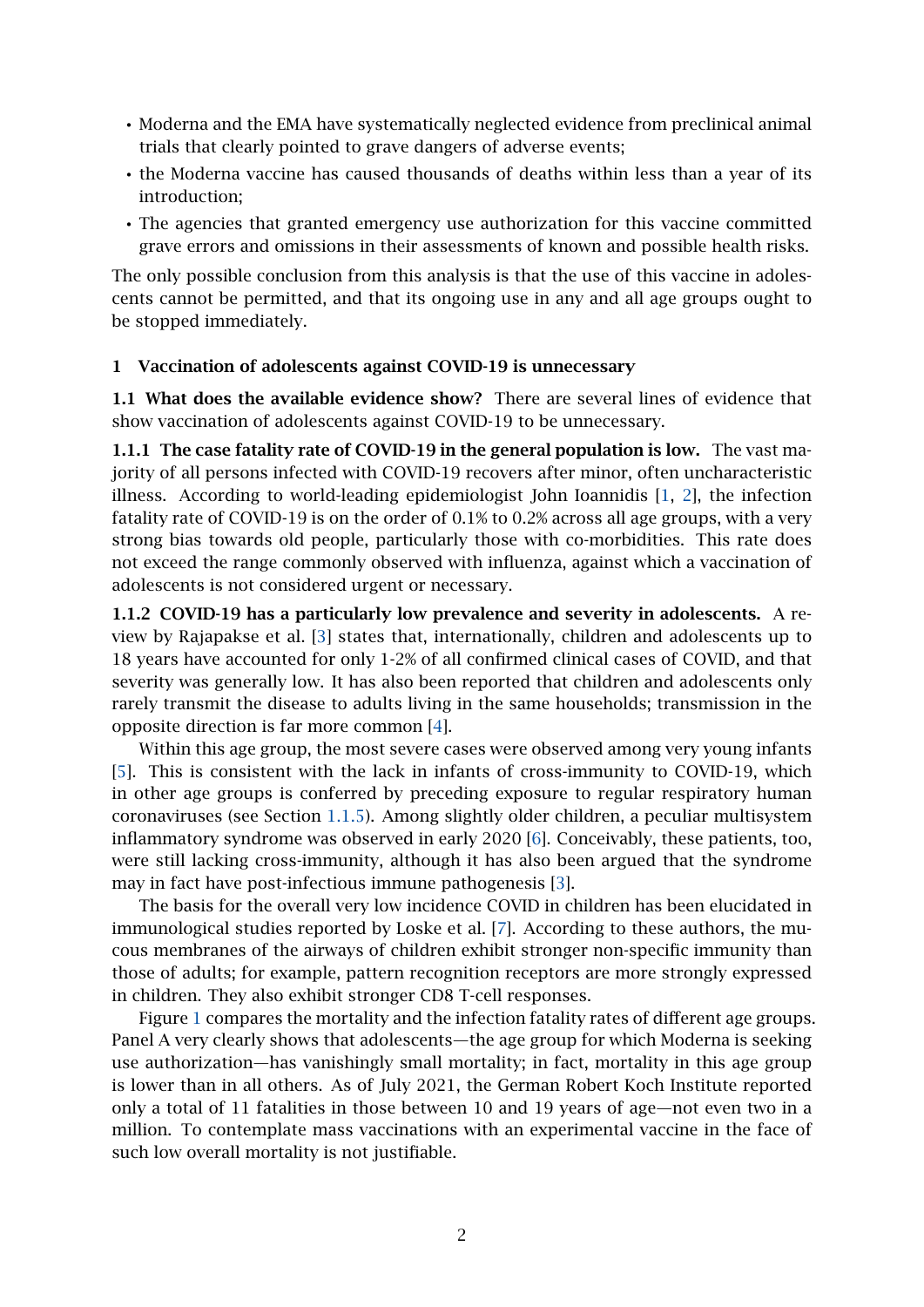<span id="page-2-0"></span>

Figure 1 COVID mortality, number of cases, and infection fatality rate by age group. A: Total cases reported to the Robert Koch Institute as of July 13th, 2021, and mortality per age group, based on 2018 census numbers [\[8\]](#page-27-4). B: Infection fatality rates by age in various countries. Adapted from Figure 3 in [\[9\]](#page-27-5).

1.1.3 COVID-19 can be treated. Numerous experienced physicians have collaborated on establishing effective treatment guidelines for clinically manifest COVID-19 [\[10\]](#page-27-6). Treatment options are available both for the early stage of the disease, when emphasis is placed on inhibiting viral replication, and for the later stage, at which anti-inflammatory treatment is paramount. Two drugs that have been used successfully at the early stage are hydroxychloroquine and ivermectin. Both drugs have been, and continue to be, in use against a variety of other diseases. Ivermectin, for example, is considered safe enough to be used not only for treating manifest scabies—a parasite infection of the skin that is unpleasant but not severe, and which is quite amenable to local treatment—but even prophylactically in asymptomatic contacts of scabies-infected persons [\[11\]](#page-27-7).

Ivermectin is also widely used in the treatment of tropical parasitic diseases such as onchocerciasis (river blindness), and for this reason it is on the WHO's list of essential medicines. Yet, with COVID-19, the WHO sees fit to warn against the use of this very same well-known and safe drug outside of clinical trials [\[12\]](#page-27-8). This policy cannot be rationally justified, and it has quite appropriately been overridden by national or regional health authorities and ignored by individual physicians worldwide.

The availability of effective treatment voids the rationale for the emergency use of vaccines on any and all age groups, including also adolescents.

1.1.4 Most people, particularly adolescents, are by now immune to SARS-CoV-2. Due to the many inherent flaws and shortcomings of the diagnostic methods in common use (see Section [1.2\)](#page-4-0), it is impossible to accurately determine the proportions of those who have already been infected with SARS-CoV-2 and those who have not. However, there are indications that the proportion of those who have been infected and recovered is high:

- The incidence of multisystem inflammatory syndrome in children (see Section [1.1.2\)](#page-1-1) peaked in early to mid 2020, and then receded, with some slight delay after the initial wave of the COVID-19 respiratory disease itself [\[13\]](#page-27-9).
- Approximately 60% of randomly selected test persons from British Columbia have detectable antibodies against multiple SARS-CoV-2 proteins (personal communication by Stephen Pelech, University of British Columbia), indicating past infection with the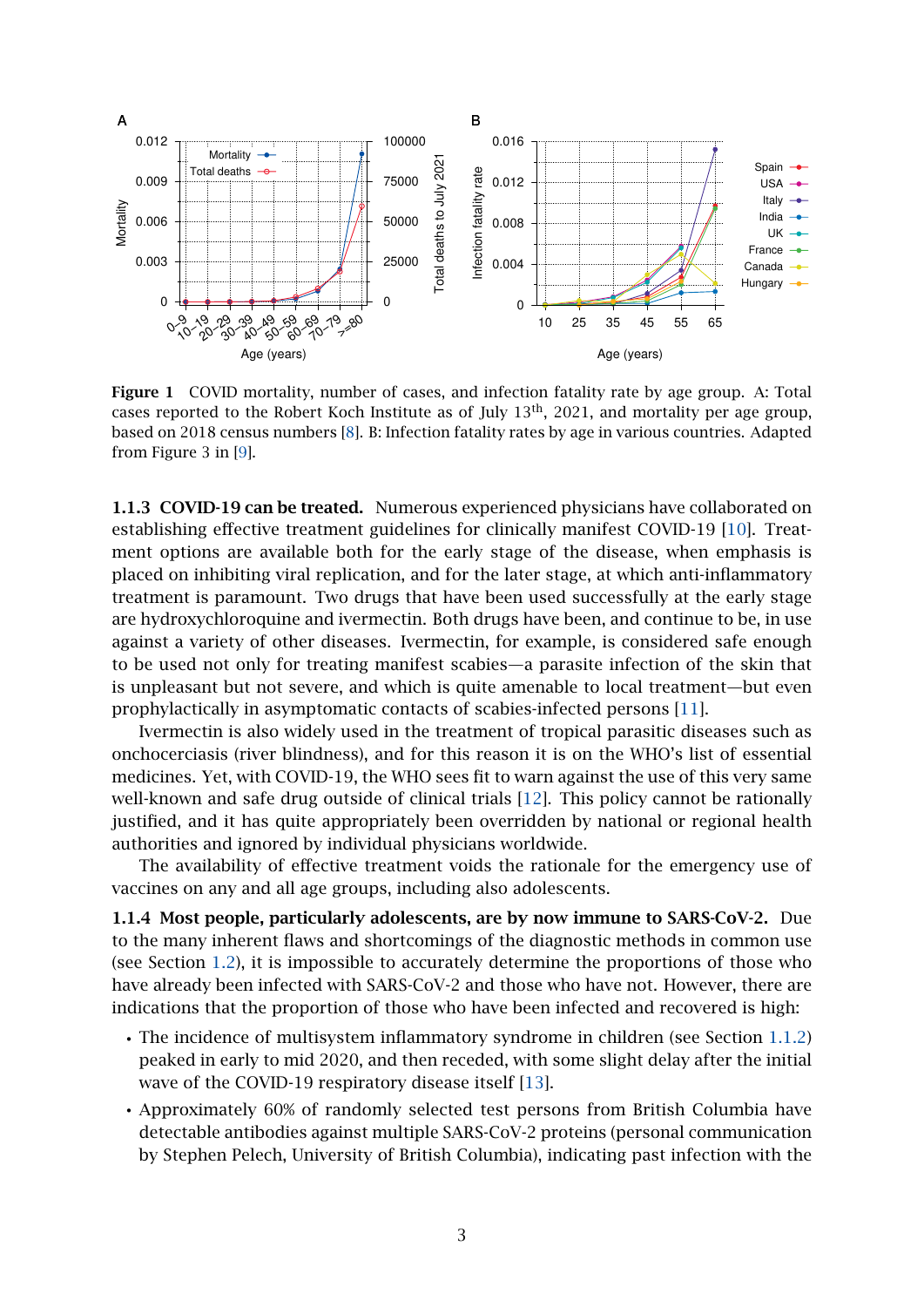virus—as opposed to vaccination, which would induce antibodies to only one (the spike) protein.

Past COVID-19 infection has been found to protect very reliably from reinfection [\[14\]](#page-27-10), and strong specific humoral and cellular immunity is detected in almost all recovered individuals, as well as in those who remained asymptomatic throughout the infection [\[15\]](#page-27-11). Thus, a large proportion of individuals in all age groups, including adolescents, already have specific, reliable immunity to COVID-19.

<span id="page-3-0"></span>1.1.5 Cross-immunity between SARS-CoV-2 and other coronaviruses. Coronaviruses are a large family of enveloped, single-stranded RNA viruses. In humans and a variety of animal species, they cause respiratory tract infections that can range from mild to lethal in severity. However, the vast majority of coronavirus infections in humans cause mild illness (common cold), although in very young children, who lack immunity from previous exposure, respiratory disease can be more severe. The same clinical picture is also caused by viruses from several other families, predominantly rhinoviruses.

The virus that causes COVID-19 is known as Severe Acute Respiratory Syndrome Corona-Virus 2 (SARS-CoV-2). While it has been maintained that SARS-CoV-2 arose naturally in a species of bats [\[16\]](#page-27-12), a thorough analysis of the genome sequences of SARS-CoV-2 and of related virus strains indicates unambiguously that the virus is in fact of artificial origin [\[17–](#page-27-13)[20\]](#page-28-0). Initially decried as a "conspiracy theory," this explanation has recently and belatedly been gaining acceptance in the mainstream [\[21\]](#page-28-1).

SARS-CoV-2-reactive T-cells [\[22–](#page-28-2)[24\]](#page-28-3) and antibodies [\[25,](#page-28-4) [26\]](#page-28-5) are widespread even in those who have not been exposed to this virus; this is mostly due to previous infections with coronaviruses. Cross-reactive T-cells, which are likely important for defending against the infection, are found even among those who have no detectable cross-reactive antibodies [\[27,](#page-28-6) [28\]](#page-28-7). The protective effect of such cross-immunity has been documented [\[29](#page-28-8)[–32\]](#page-28-9).

Cross-immunity will be particularly effective in healthy adolescents and young adults. Individuals with specific immunity or sufficient cross-immunity cannot possibly derive any benefit from undergoing an experimental vaccination. Rather to the opposite, they are at increased risk of suffering adverse events from it [\[33\]](#page-28-10).

1.1.6 Asymptomatic transmission of COVID-19 is not real. An oft-cited rationale for vaccinating individuals who are not themselves at risk of severe disease is the need to induce "herd immunity:" the few who are at high risk should be protected by preventing the spread of the virus in the general population.

A subtext of this rationale is the idea of "asymptomatic spread"—persons who have been infected but who show no signs of it other than a positive PCR test are assumed to transmit this infection to other susceptible individuals. If we accept the idea of such asymptomatic spread, then preventative mass vaccination might indeed appear as the only means of reliable protection of those at risk.

It has, however, been unambiguously determined that such asymptomatic transmission does not occur. In a large-scale study which involved almost 10 million Chinese residents, no new infections could be traced to persons that had tested positive for SARS-CoV-2 by PCR, but who did not exhibit any other signs of infection [\[34\]](#page-28-11). This agrees with several studies that compared PCR to virus isolation in cell culture among patients with acute COVID-19 disease. In all cases, growth of the virus in cell culture ceased as symptoms subsided, or very shortly thereafter, whereas PCR remained positive for weeks or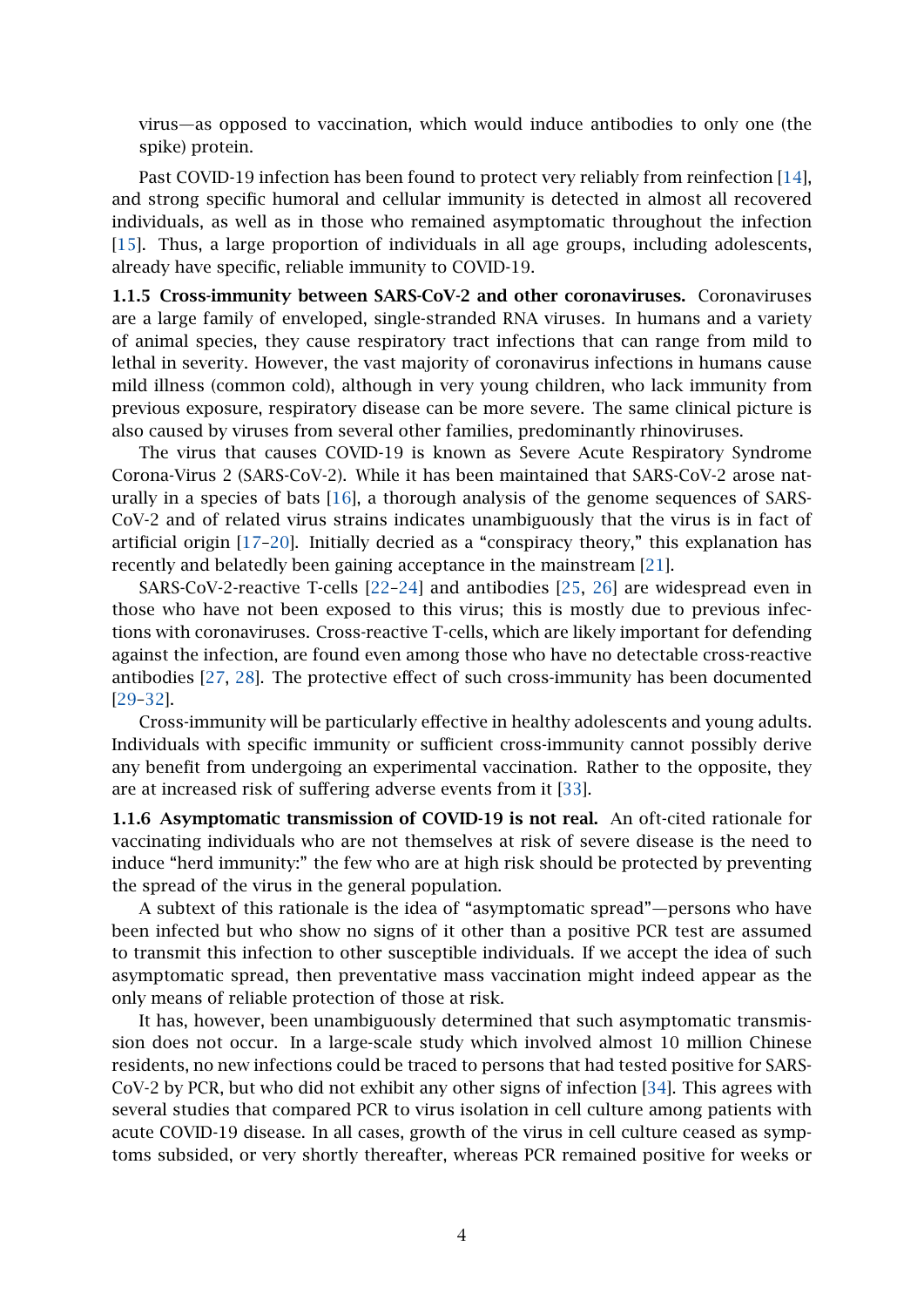months afterwards [\[35,](#page-28-12) [36\]](#page-28-13). It was accordingly proposed to use cell culture rather than PCR to assess infectiousness and to determine the duration of isolation [\[36\]](#page-28-13).

These findings indicate that restricting contact of persons at risk with those who show, or very recently showed, symptoms of acute respiratory disease would be effective and sufficient as a protective measure. Indiscriminate mass vaccinations of persons who are not themselves at risk of severe disease are therefore not required to achieve such protection.

<span id="page-4-0"></span>1.2 Missing evidence: use of inaccurate diagnostic methods. A key element that is lacking in the current discussion of the need for vaccination is a reliable diagnostic tool for determining who is or is not currently infected with SARS-CoV-2. The diagnostic procedure most widely used for this purpose is based on the polymerase chain reaction (PCR). The PCR is a very powerful and versatile method that lends itself to numerous applications in molecular biology, and also in the laboratory diagnosis of viral infections. However, exactly because it is so powerful, PCR is very difficult to get right even at the best of times; it will yield accurate results only in the hands of highly trained and disciplined personnel. The enormous scale on which the method has been deployed during the COVID-19 pandemic has meant that it was entrusted to untrained and insufficiently supervised personnel; in such circumstances, the mass manufacture of false-positive results due to the cross-contamination of samples is a disaster waiting to happen (see for example [\[37\]](#page-28-14)). While this alone already is reason for grave concern, the problems start even earlier—namely, with the design of the PCR tests and the guidelines used for their interpretation, which would lead to false positive results even in the hands of skilled and diligent workers.

The key conclusion from this section will be that the PCR tests which have been used throughout the pandemic, and which continue to be used, lack accuracy and specificity and cannot be relied on for diagnostic or epidemiological purposes. In order to adequately justify these conclusions, we must first consider the basics of the method in some detail.

1.2.1 The polymerase chain reaction. The polymerase chain reaction (PCR) is a versatile method for the biochemical replication of deoxyribonucleic acid (DNA) in vitro. Immediately after its invention by Kary Mullis in the 1980s, PCR took the world of molecular biology by storm, finding application for creating DNA mutations, DNA sequencing, for shuffling and merging nucleic acids of different origin (recombinant DNA technology), and for the creation of novel nucleic acids or even whole genomes from scratch ("synthetic biology"). PCR also soon found its way into the field of diagnostic medical microbiology [\[38\]](#page-28-15). Particularly with respect to viral pathogens, PCR is now one of the mainstay diagnostic methods. Against this background, it is not surprising that PCR methods should also have been adopted in the laboratory diagnostics of SARS-CoV-2.

1.2.1.1 The principle. To understand how PCR works, it is best to start with a piece of double-stranded DNA (the well-known double helix). In such a molecule, each of the paired single strands consists of four different building blocks (nucleotides), which will here be referred to as A, C, G, and T for short. Within each single strand, these building blocks are arranged like pearls on a string; the biological activity and identity of the nucleic acid will be dictated by its characteristic nucleotide sequence.

In a DNA double helix, the two strands are held together by the proper pairing of the nucleotides, such that an A in one strand is always found opposite to a T in the other,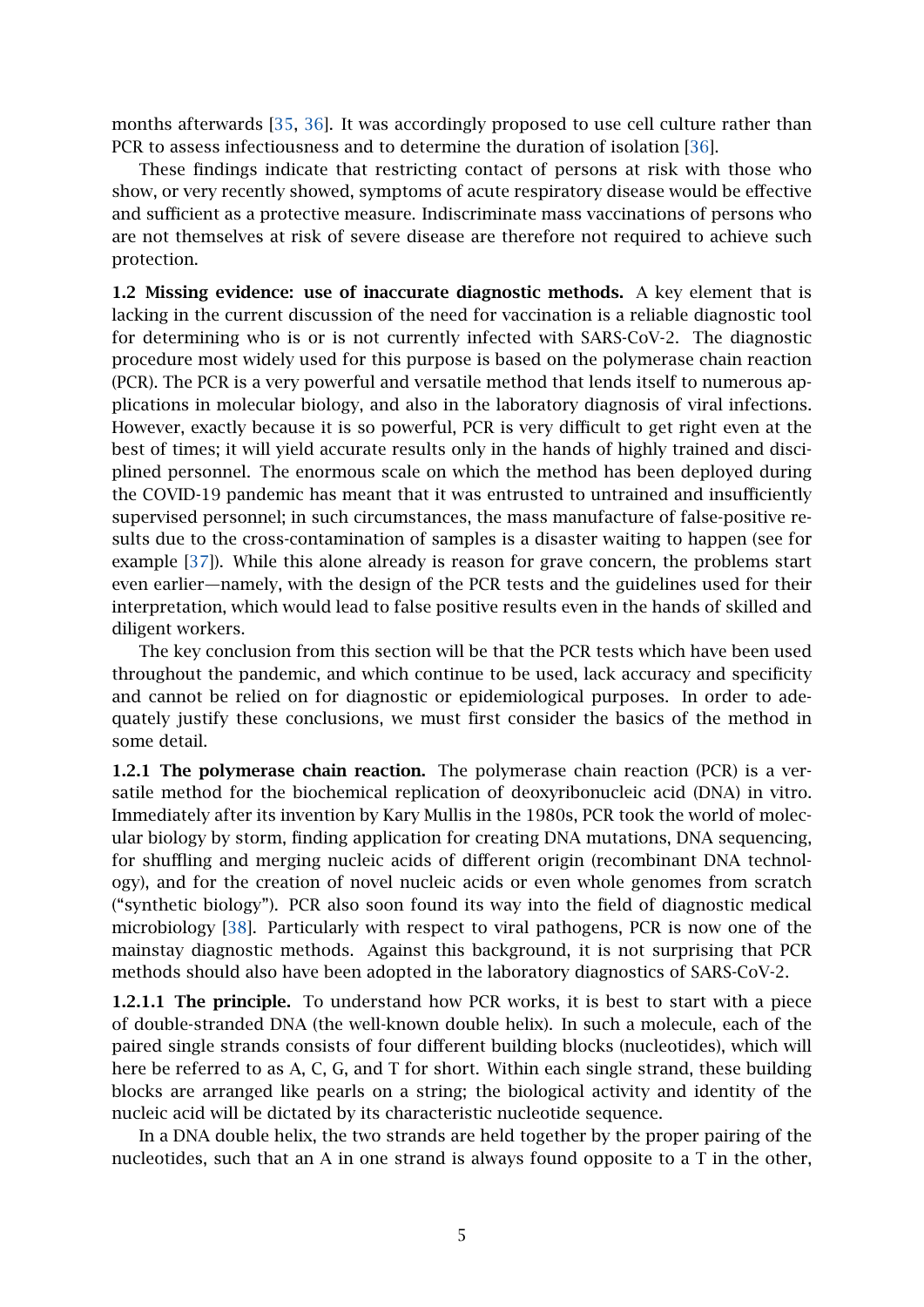and likewise C is always found opposite G. Thus, the nucleotide sequence of one strand implies that of the other—the two sequences are *complementary*.

The first step in PCR consists in the separation of the two strands, which can be effected by heating the DNA sample past its "melting point." Each strand can now be used as a template for synthesizing a new copy of its opposite strand. To this end, two short, synthetic single-stranded DNA molecules ("primers") are added; their sequences are chosen such that one will bind to each of the DNA template strands, based on sequence complementarity. For this binding to occur, the temperature of the reaction must be lowered.

Once the primers have bound, each is extended by the repeated incorporation of free nucleotide precursors to one of its two free ends. This is accomplished using a thermostable *DNA polymerase*—a bacterial enzyme that synthesizes DNA. The extension is carried out at a temperature which is intermediate between those used for double strand separation and primer binding ("annealing"). After this step has extended each of the primers into a new DNA strand, we will have created two double-stranded DNA molecules from one. We can now repeat the process—separate the two double strands and convert them into four, then eight, and so on. After 10 cycles, the initial amount of double-stranded DNA will have increased by a factor of approximately one thousand, after 20 cycles by a million, and so on—amplification proceeds exponentially with the number of reaction cycles, until the reaction finally runs out of primers and/or nucleotide precursors.

1.2.1.2 PCR and RNA templates. While the above discussion referred to DNA only, PCR can also be used with RNA templates; this is important with SARS-CoV-2, since this virus has RNA rather than DNA as its genetic material. To this end, the RNA is first converted ("reversely transcribed") into DNA, using a reverse transcriptase enzyme. The DNA copy of the viral RNA genome, which is referred to as complementary DNA (cDNA), then serves as the template for the PCR proper.

1.2.2 Potential pitfalls of PCR in diagnostic applications. We just saw that PCR allows us to take a very small sample of DNA and amplify it with extraordinary efficiency. However, this very efficiency of amplification creates a number of problems that must be carefully addressed in order to make the result meaningful, particularly in a diagnostic context.

- 1. If we use too high a number of repeated reaction cycles, minuscule amounts of nucleic acids will be detected that have no diagnostic significance.
- 2. The various temperatures used in the reaction must be carefully calibrated, and they must match the length and nucleotide sequence of the two DNA primers. In particular, if the temperature for primer annealing is too low, then the primers may bind to the template DNA in a non-specific manner—in spite of one or more mismatched nucleotides—and DNA molecules other than the intended ones may be amplified. In the context of COVID diagnostics, this could mean that for example the nucleic acids of coronaviruses other than SARS-CoV-2 are amplified and mistaken for the latter.
- 3. Apart from the temperature, other conditions must likewise be carefully calibrated in order to ensure specificity. These include the concentrations of magnesium ions and of free nucleotides; excessively high concentrations favour non-specific amplification.

There is a further problem that results not from the efficiency of the amplification, but rather from a technical limitation: PCR is most efficient if the amplified DNA molecule is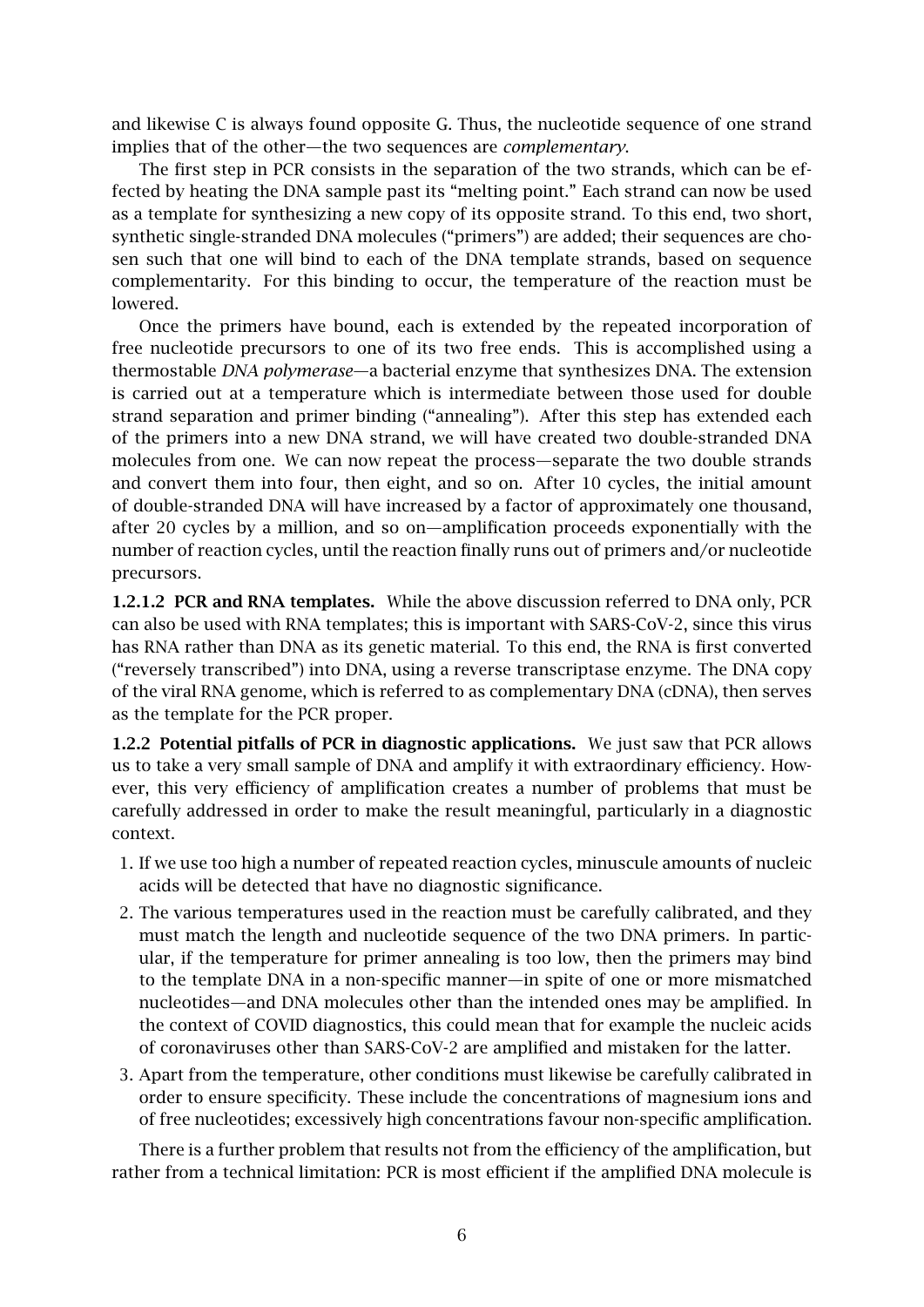no more than several hundred nucleotides in length; however, a full-length coronavirus genome is approximately 30,000 nucleotides long. Successful amplification of a segment of several hundred nucleotides only does not prove that the template nucleic acid itself was indeed complete and intact, and therefore that it was part of an infectious virus particle.

1.2.3 Technical precautions in diagnostic PCR. Non-specific or overly sensitive amplification can be guarded against in a number of ways:

- 1. All primers that are part of the same reaction mixture must be designed in such a manner that they anneal to their template DNA at the same temperature. As may be intuitively clear, a longer primer will begin to anneal to its template at a higher temperature than a shorter one; and since the bond which forms between C and G on opposite strands is tighter than that between A and T, the nucleotide composition of each primer must also be taken into account. If the primers are mismatched in this regard, then the more avidly binding primer will start to bind non-specifically when the temperature is low enough for allowing the other primer to bind specifically. The original Corman-Drosten PCR protocol [\[39\]](#page-29-0) which was rapidly endorsed by the WHO has been criticized for exactly this mistake [\[40\]](#page-29-1).
- 2. Instead of amplifying only a single piece of the template DNA, one can simultaneously amplify several pieces, using the appropriate number of DNA primer pairs, and stipulate that all pieces, or a suitable minimal number, must be successfully amplified for the test to evaluate as positive.
- 3. One must keep track of the "cycle threshold" or  $C_t$  value for short, that is, the number of amplification cycles that were necessary to produce a detectable amount of amplified product: the lower the number of cycles, the greater the initial amount of template nucleic acid that must have been present.

This aspect is further compounded by the lack of normalization for the amount of genetic material recovered by the swab. It would in principle be possible to achieve such normalization by also amplifying a fragment of host cell DNA. The  $C_t$  value of this internal standard could then be subtracted from that of the virus in order to estimate the true abundance of the virus. This, however, is not commonly done.

4. Confirming the identity—the exact nucleotide sequence—of the nucleic acid molecules that were amplified. DNA sequencing has been feasible in diagnostic routine laboratories for a considerable time, and there is no good reason not to use it, particularly when decisions pertaining to public health depend on these laboratory results.

1.2.4 Real-time PCR. The third point above, and to a degree the fourth, can be addressed using real-time PCR. In this method, the accumulation of amplified DNA is monitored as the reaction progresses, in real time, with product quantification after each cycle (quantitative PCR; qPCR for short). Real-time detection can be achieved by the inclusion of a third DNA primer, which binds to either of the template DNA strands, at a location between the two other primers which drive the DNA synthesis. Downstream of the binding of that third primer, a light signal will be emitted, and the intensity of this signal is proportional to the amount of amplified DNA present. Since binding of this primer, too, requires a complementary target sequence on the DNA template, this method does provide some confirmation of the nucleotide sequence of the target DNA.

A second, simpler variety of real-time PCR uses a simple organic dye molecule that binds to double-stranded DNA. The dye displays weak background fluorescence that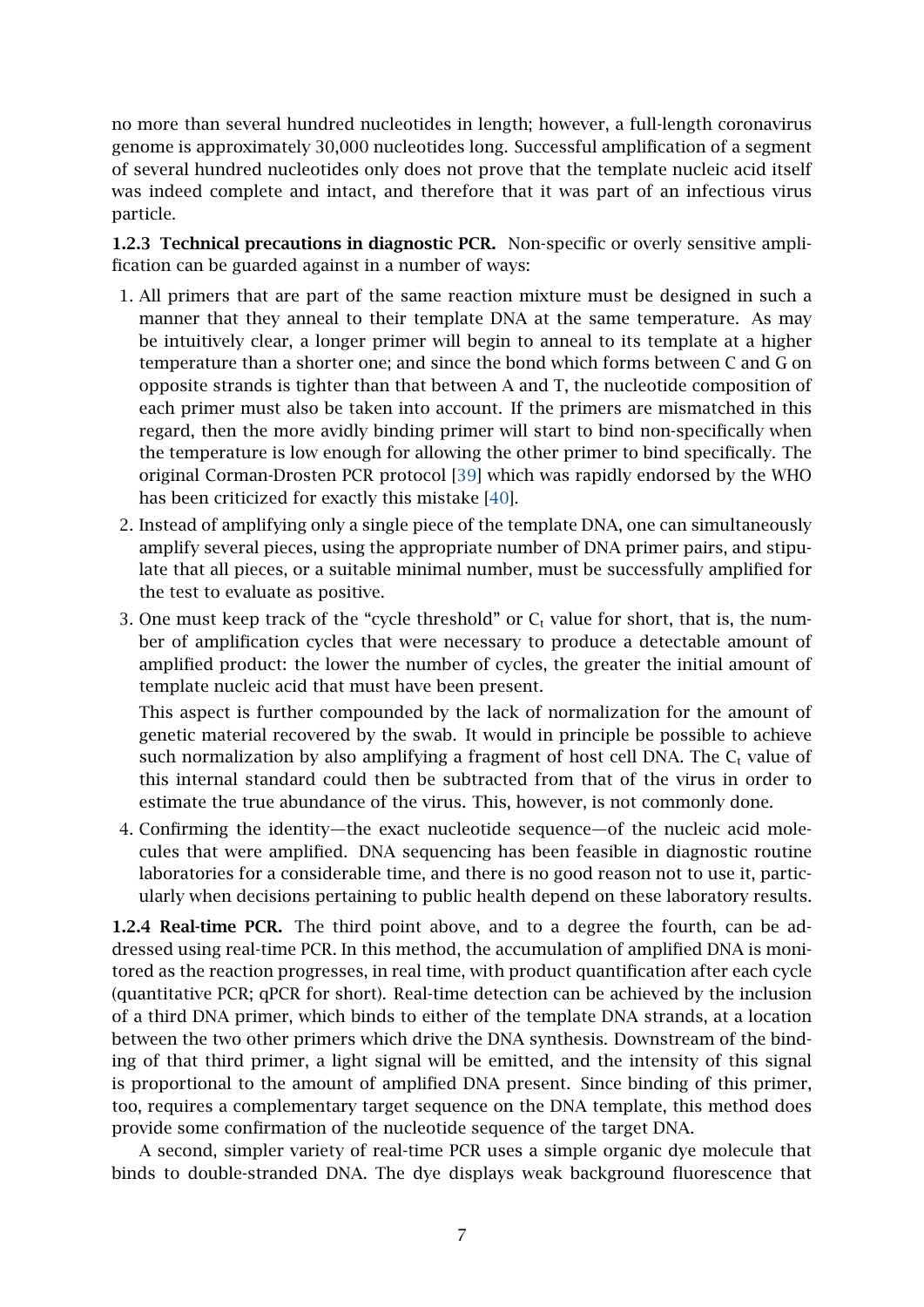increases dramatically upon DNA binding. The measured fluorescence increase is then proportional to the total amount of amplified DNA; but since the dye binds regardless of DNA sequence, in this case the signal does not confirm that the *correct* template DNA has been amplified.

<span id="page-7-1"></span>1.2.5 Shortcomings of commercial COVID-19 PCR tests. Unfortunately, the number of amplification cycles (the  $C_t$  value) needed to find the genetic material in question is rarely included in the results sent to authorities, doctors and those tested. Most commercially available RT-qPCR tests set the limit of amplification cycles up to which an amplification signal should be considered positive at 35 or higher. Multiple studies have indicated that  $C_t$  values above 30 have a very low predictive value for positive virus cultures, and thus for infectiousness or the presence of acute disease [\[35,](#page-28-12) [41](#page-29-2)[–43\]](#page-29-3). Considering that in many clinical trials—including the ones conducted by Moderna (see later)—a "COVID-19 case", or an "endpoint" amounts to no more than a positive PCR test, regardless of  $C_t$ value, in combination with one or a few non-specific symptoms of respiratory disease, the significance of the use of improperly high  $C_t$  cut-off values cannot be overstated. This systematic and widespread error alone has sufficed to gravely distort the diagnoses conferred on individual patients, as well as the epidemiology of the pandemic as a whole.

Further systematic negligence concerns the verification of the identity of the amplified DNA fragments. While Sanger DNA sequencing of such fragments, the gold standard, is feasible on a large scale in principle, it has not been routinely used in the ongoing mass PCR testing campaigns. The error is compounded by the very low number of independent PCR amplifications considered sufficient for a positive test—as few as two, or even only one have been considered sufficient in various jurisdictions—and by various other technical faults in the widely adopted and commercialized Corman-Drosten protocol, which have been discussed in detail elsewhere [\[40\]](#page-29-1).

In summary, a positive RT-qPCR test result cannot be accepted as proof that the person in question is currently infected and infectious—even if there is reasonable clinical plausibility of actual COVID-19 infection, as well as a significant community prevalence of the disease. Firstly, the RNA material containing the target sequences could very well be from nonviable/inactive virus; this is particularly likely if the patient in question has already recovered from the infection. Secondly, there needs to be a minimum amount of viable virus for onward transmission; but tests carried out with excessively high (yet unreported)  $C_t$  values will detect minuscule amounts of genetic material that pose no real risk at all.

#### <span id="page-7-0"></span>2 The Moderna COVID-19 vaccine lacks efficacy

2.1 What does the evidence show? Moderna persistently touts the 94.5% efficacy of its vaccine, based on the clinical trials that formed the basis of the emergency approvals granted by the FDA [\[44\]](#page-29-4) and the European Union [\[45\]](#page-29-5). In a more recent study on adolescents [\[46\]](#page-29-6), the claimed efficacy has been raised to no less than 100%. However, these claims cannot be taken at face value.

2.1.1 Absolute vs. relative efficacy. In Moderna's first reported clinical trial, the experimental vaccine (mRNA-1273) was administered to 14,134 persons, and 14,073 received placebo. Across both groups, a total of 95 COVID-19 "cases" was recorded, of which 90 occurred in the placebo group, whereas 5 cases were observed in the mRNA-1273 group. Based on these figures—5*/*<sup>90</sup> = 5*.*6%—Moderna proceeded to claim 94.5% efficacy. Clearly, however, this efficacy is only a *relative* value—in absolute terms, less than 0.6% of the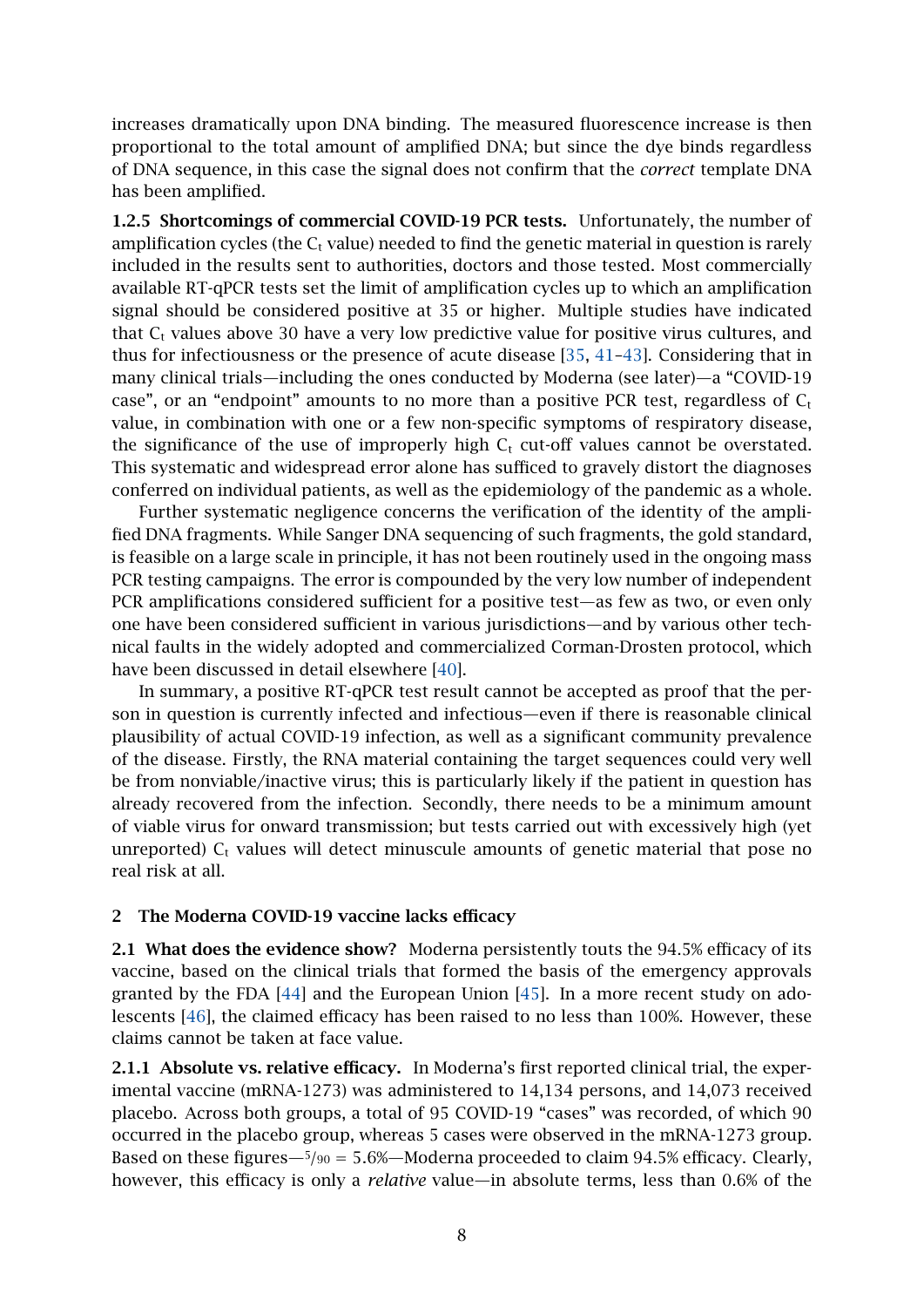|                                   | Cases $\%$ (n)         | Population % Relative risk |        |
|-----------------------------------|------------------------|----------------------------|--------|
| <b>Total vaccinated</b>           |                        | 69%                        | 1.07   |
|                                   | 74% (346)<br>34% (159) | 39%                        |        |
| Pfizer vaccine<br>Moderna vaccine |                        |                            | 0.88   |
|                                   | 28% (131)              | 26%                        | 1.07   |
| Janssen vaccine                   | 12% (56)               | 4.8%                       | 2.47   |
| Hospitalization                   | 80% (4)                |                            | (1.29) |

<span id="page-8-0"></span>Table 1 COVID infections detected among vaccinated and unvaccinated persons in Barnstable County, Massachusetts between July  $5<sup>th</sup>$  and  $26<sup>th</sup>$  2021. Data from [\[47\]](#page-29-7).

placebo group developed COVID-19, and therefore less than 0.6% of the vaccine group was protected from it.

The situation is similar with the subsequent, smaller test carried out on 12-17 years old adolescents [\[46\]](#page-29-6). Here, the vaccine group comprised 2163 individuals, whereas the placebo group included 1073 persons. In the latter group, a grand total of four (4) individuals were subsequently diagnosed with COVID-19, whereas no such cases occurred in the vaccine group. True to form, Moderna converted this absolute efficacy of 0.37% to a relative one of 100%.

<span id="page-8-1"></span>2.1.2 Real-world efficacy. Recent data published by the Israeli health ministry indicate that COVID is equally likely to occur in vaccinated and unvaccinated persons, which suggests that the true efficacy is not 95% but rather close to 0%. While Israel mostly used the Pfizer mRNA vaccine rather than the one produced by Moderna, the latter is equally ineffective. This is evident from a CDC report that examines a cluster of COVID infections that occurred among vaccinated and unvaccinated persons in Barnstable County, Massachusetts during July 2021 [\[47\]](#page-29-7). The data are summarized in Table [1.](#page-8-0)

The overall number of cases reported by Brown et al. is five times higher than that reported in all of Moderna's clinical trials [\[45\]](#page-29-5). The relative risk of hospitalization stated in the table is based on a total of only 5 cases and therefore is not statistically robust. We note, however, that this low number of hospitalized cases indicates a very low disease severity overall. Of particular interest in this connection is that most of these cases appear to have been due to the so-called Delta variant, which was identified in 89% of those 133 cases in which the viral RNA was characterized by genomic sequencing.

Brown et al. do not state whether the Delta variant was overrepresented among the "break-through" cases in vaccinated persons; thus, the incomplete data provided in this study do not rule out the possibility that the vaccine might have been more effective with the original Wuhan strain of SARS-CoV-2. Be that as it may, however—RNA viruses are always subject to antigenic drift. Even if we assume that the vaccines had been active against the Wuhan strain, their obsolescence due to antigenic drift within mere months after introduction would suffice to make them useless in practice.

Brown et al. [\[47\]](#page-29-7) state that all of their reported cases were "associated with large public gatherings," which suggests that most of the affected persons were in a reasonable state of health before contracting the infection. Other studies have reported vaccine "breakthrough" cases of infection both among the healthy [\[48\]](#page-29-8) and among those with pre-existing neurological disease [\[49\]](#page-29-9). Overall, it is clear that the vaccines, including Moderna's mRNA-1273 vaccine, are failing.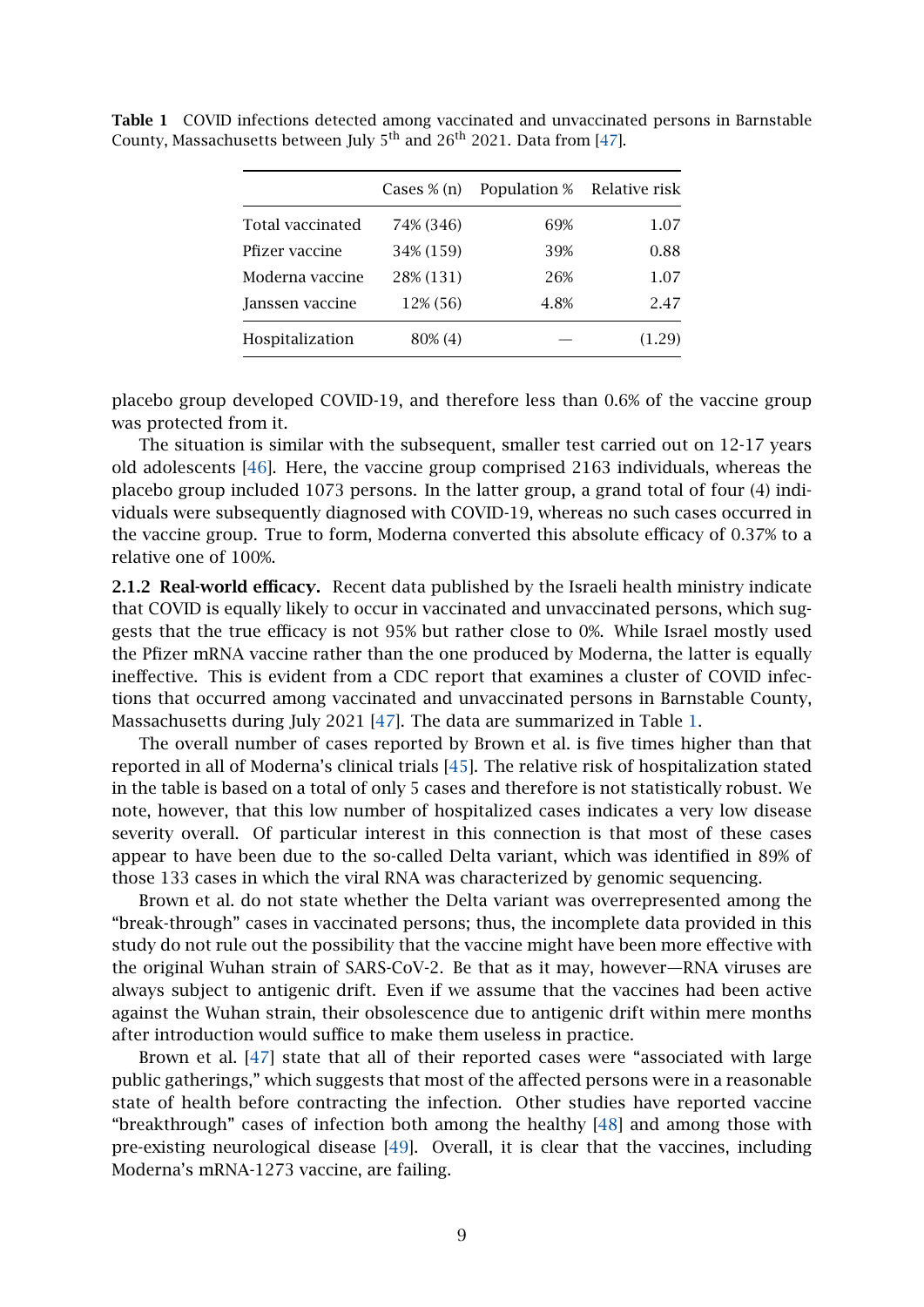<span id="page-9-0"></span>2.1.3 Negative impact of mRNA-1273 on overall morbidity in adolescents. The cited vaccine study on adolescents [\[46\]](#page-29-6) states that a "case" of COVID-19 was defined in the same manner as in the previous study on adults [\[45\]](#page-29-5). In that study, we read (on page 84):

*The participant must have experienced at least two of the following systemic symptoms: Fever (*≥*38*◦*C), chills, myalgia, headache, sore throat, new olfactory and taste disorder(s),*

*OR*

*The participant must have experienced at least one of the following respiratory signs/symptoms: cough, shortness of breath or difficulty breathing, OR clinical or radiographical evidence of pneumonia;*

#### *AND*

*The participant must have at least one NP swab, nasal swab, or saliva sample (or respiratory sample, if hospitalised) positive for SARS-CoV-2 by RT-PCR.*

Thus, one or more symptoms from a laundry list of mostly non-characteristic symptoms, plus a positive finding from an unreliable laboratory test (cf. Section [1.2.5\)](#page-7-1), was deemed sufficient to establish the diagnosis. While the study on adults gives separate criteria for diagnosing "severe" cases of the disease, Ali et al. [\[46\]](#page-29-6) mention no such diagnostic criteria, and neither do they report any cases that required hospitalization or were considered "severe" for any other reason. Overall, therefore, it is clear that all of the four putative COVID cases in the placebo group were mild.

In stark contrast to these numbers, which pertain to the disease from which the vaccination is supposed to protect, side effects from the vaccination were exceedingly common (92.4%). Apart from injection site pain occurring in a high percentage of the vaccine group (84% after the first dose, and 88% after the second), fatigue (65% after the second dose) and headache (59% after the second dose) abounded. Severe fatigue and headache were reported by several percent of the test persons. Severe headache, in particular, may be associated with underlying thrombotic events (see Section [3.2.6.3\)](#page-22-0). It is therefore clear that, if we consider both COVID-19 and vaccine adverse effects, overall morbidity was far greater in the vaccinated than in the placebo group.

2.1.4 Unlikely claims and contradictions in Moderna's evidence on efficacy. We saw above that the reported efficacy of Moderna's vaccine is very modest when expressed in absolute terms. Even this low efficacy, however, cannot be accepted at face value. This is apparent from the EMA assessment report [\[45\]](#page-29-5).

2.1.4.1 Contradictory claims about COVID incidence. The text of the EMA document maintains that in all 90 "cases" of COVID occurred in the placebo arm of the study. On the other hand, the study also shows a graph that is said to represent the cumulative incidence of COVID in both the vaccine and the placebo group (Figure [2\)](#page-10-0). At the bottom of this graph, we see the number of individuals at risk of becoming COVID "cases" at various time points after their assignment to either group; from Table 20 in [\[45\]](#page-29-5), we can infer that this time point coincides with the first injection. The number of those at risk decreases with time; for example, 9911 persons in the vaccine group, and 9736 in the placebo group, were followed during the trial for 80 days or more and were therefore at risk of contracting COVID on day 80. We can estimate that this number would have dropped to 9,000 on or about day 82. Therefore, if all 90 COVID cases had been diagnosed on day 82, then the cumulative incidence should on this day be 1%. However, the dashed arrows drawn atop the graph indicate that the depicted value on this day is approximately 1.6%.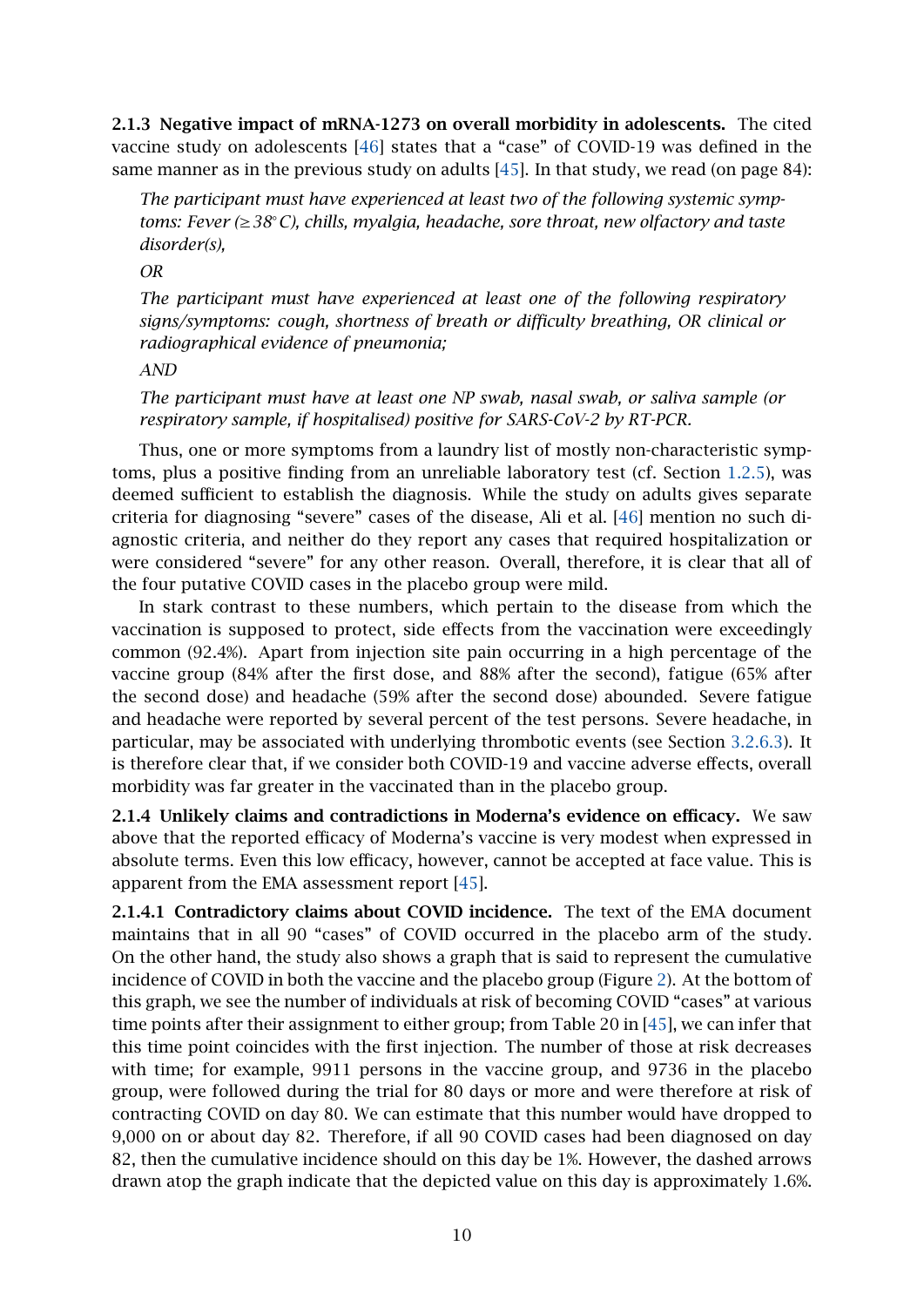<span id="page-10-0"></span>

Figure 2 Reproduction of Figure 18 of the EMA assessment report [\[45\]](#page-29-5); arrows added by the authors of this document. The figure is said to show the cumulative incidence of COVID-19 cases among vaccinated and placebo groups in the clinical study on the mRNA-1273 vaccine. See text for discussion.

Cases diagnosed before day 82 would have occurred among a larger number of individuals at risk, which should have lowered the cumulative incidence on day 82. Furthermore, the curve continues to rise after day 82, which implies that some of the altogether 90 cases occurred at a later time. This should further reduce the cumulative incidence observed on day 82. Thus, while the available information does not permit us to quantify the discrepancy exactly, we can say that it is substantial. That the EMA reviewers did not catch this rather obvious problem does not instil confidence in the thoroughness of their assessment process.

2.1.4.2 Early vs. late onset of immunity. According to Figure [2,](#page-10-0) new COVID cases accumulated at the same pace within the placebo group and the vaccine group until day 12 or 13. Thereafter, they diverge, indicating the onset of immunity in the vaccinated; and the uniformly low increase with time of the cumulative incidence among the vaccinated suggests that the maximum extent of immunity was attained within a very short time period. Such an early onset of immunity is not expected after the first exposure to an antigen; instead, it is typical of a memory reaction. The occurrence of memory reactions would fit with the many observations of cross-immunity reported in other studies (see Section [1.1.5](#page-3-0) above). However, Moderna's own data indicate that only some, but not all test persons showed a memory response; on days 15 and 29 after the first injection, the titres of neutralizing antibodies remained low overall, and in what appears to be about half of the individuals below the detection limit (see Figure [3A](#page-11-0)). Nor can Moderna's reported data on T-cell-mediated immunity account for the rapid onset of clinical immunity: Figure [4](#page-11-1) shows that any activation of T-cells is weak and is observed only on day 43, that is, after the second injection. This applies in particular to CD8 cells, which are crucial effectors of cellular antiviral immunity. Thus, an obvious discrepancy exists between the early onset of the claimed clinical immunity and the delayed responses observed in immuno-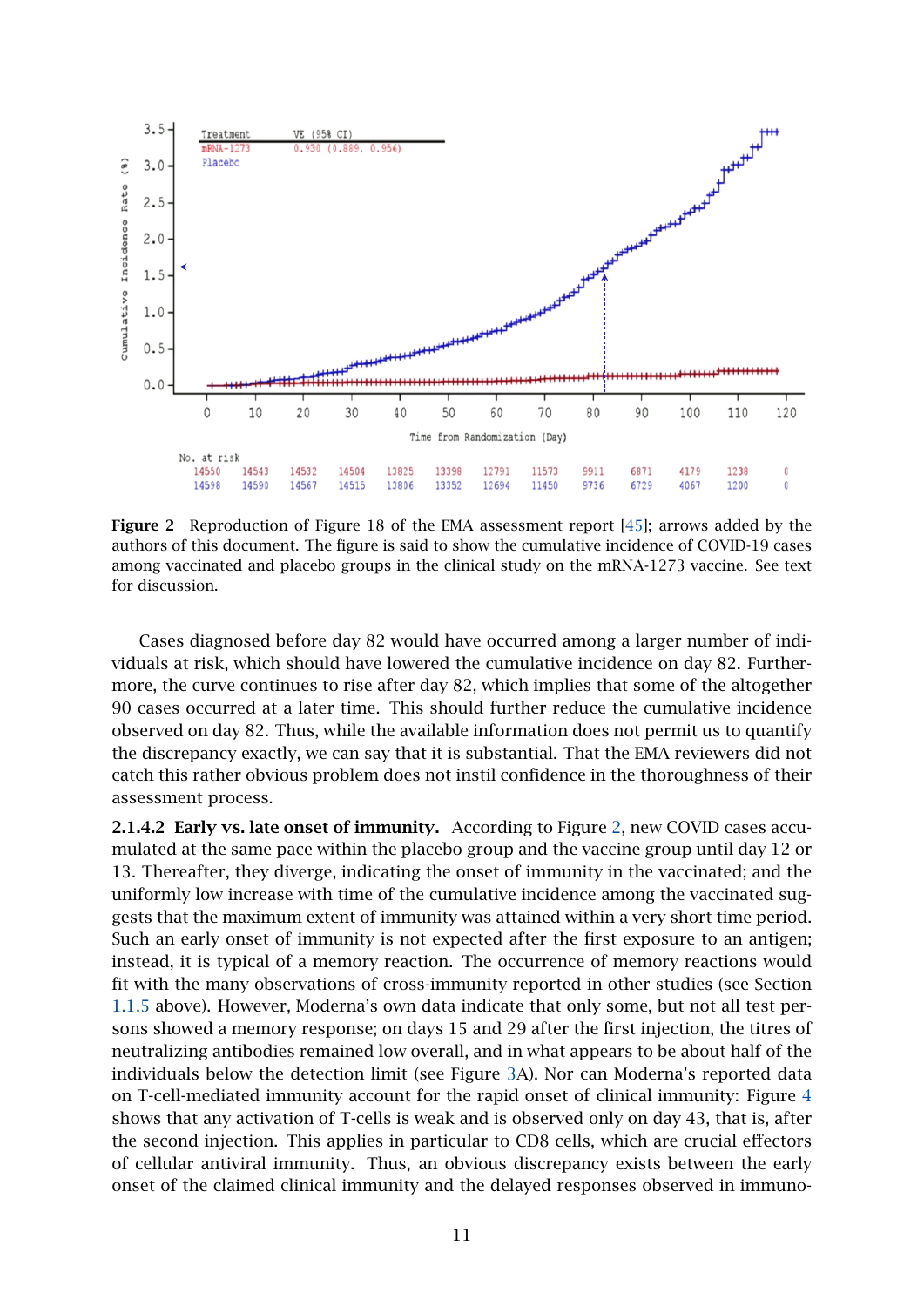<span id="page-11-0"></span>

Figure 3 Neutralizing antibodies at various time points after vaccination. A: Box plot of pseudovirus neutralization titres (adapted from Figure 7 of [\[45\]](#page-29-5). Note that on days 15 and 29 multiple samples remain below the detection limit; only on day 36 are neutralizing antibodies detected in all samples. Note also multiple negative samples among convalescent individuals. B: Geometric means of neutralizing antibodies. Adapted from Figure 16 of the EMA report. All data pertain to the age group between 18 and 55 years.

<span id="page-11-1"></span>

Figure 4 T-cell activation by the mRNA-1273 vaccine. CD4 and CD8 cells were isolated at various time points after the first injection and stimulated in vitro with peptide pools representing the S1 or the S2 fragments of the spike protein and stained for expression of IFN-γ, IL-2, and TNF. A: activation of CD4 cells. Adapted from Figure 10 of [\[45\]](#page-29-5). B: activation of CD8 cells. Adapted from Figures 11 and 12 of the EMA report. All data pertain to vaccine doses of 100 µg and the age group between 18 and 55 years.

logical laboratory studies. Had the EMA review been conducted with due diligence, this discrepancy would not simply have been passed over.

2.2 What evidence is lacking to make the case? We have already mentioned the contrived and specious character of the endpoint used in Moderna's clinical trials—namely, the counting of a COVID-19 "case" based on nothing more than a positive PCR result, together with one or more items from a list of mostly uncharacteristic clinical symptoms (see Section [2.1.3\)](#page-9-0). We must therefore ask if the vaccine provides any benefits that are more substantial than the claimed reduction in the count of such trivial "cases."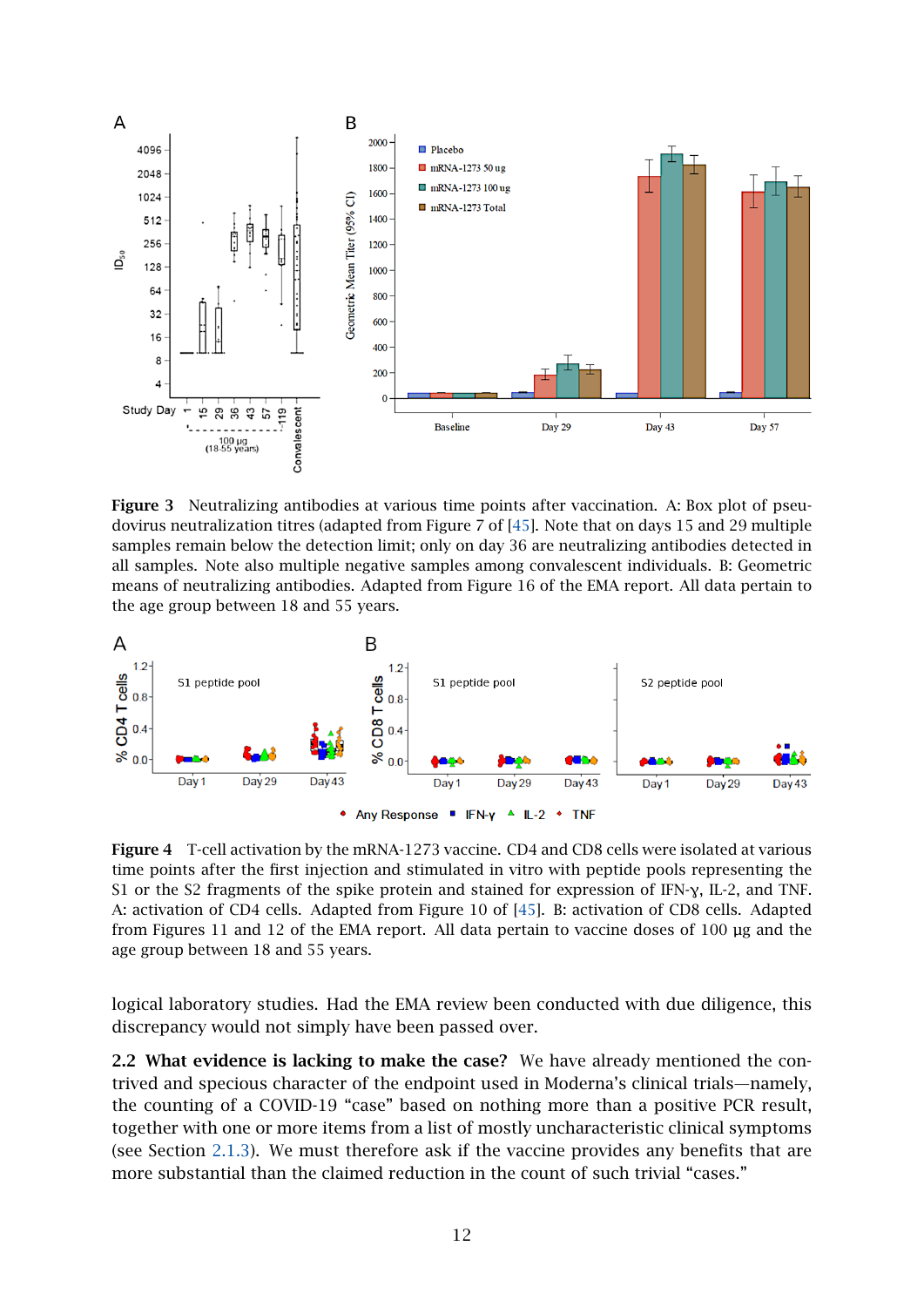2.2.1 Prevention of severe disease and mortality.

**2.2.1.1 Severe disease and mortality.** The study on adults  $[45]$  reports that 30 cases of "severe disease" occurred in the placebo group, and none in the vaccine group. The report states that

*The majority of the severe cases were adjudicated as such based on SpO<sup>2</sup> [blood oxygen saturation] below the defining threshold of 93% for varying duration. Whereas reassuring for efficacy across varying disease severity, the cases overall seem mostly mild, which is a limitation of the dataset.*

The normal range of arterial blood saturation with  $O<sub>2</sub>$  is 95 to 100%; therefore, the use of a cut-off as high as 93% to diagnose a "severe" case seems questionable. It is noteworthy that only nine of these "severe" cases were hospitalized, and only two required admission to the intensive care unit (one of these two patients died). Thus, the number of truly severe cases possibly prevented by the vaccine is very small at best. The single fatal case does not suffice to prove efficacy against death.

No fatalities at all occurred in the cited study on adolescents [\[46\]](#page-29-6); and we already noted that this study does not report any cases of severe disease either. Therefore, in this specific age group, too, neither a meaningful benefit nor an emergency are in evidence.

We note that these collective findings not only answer the posed question in the negative, but they also dispose of the entire pretext for granting emergency use authorization for this experimental vaccine. If in a study that involves almost 30,000 individuals the number of severe cases or fatal outcomes is too small to permit the detection of any benefit of the vaccine, then surely no "emergency" exists that would justify the very grave risks, and meanwhile manifest harm, associated with the extraordinarily rushed introduction of this and other COVID-19 vaccines.

2.2.2 Effectiveness for those at high-risk of severe COVID-19. The purpose of vaccination is to evoke an immune response; therefore, the success of vaccination tends to be uncertain in those with immunosuppression. The clinical trials in adults on Moderna's mRNA-1273 vaccine don't adequately address efficacy in this group of patients. On page 105 of [\[45\]](#page-29-5), we read:

*In addition, no immune-suppressed subjects or subjects with immunodeficiencies were enrolled except for a limited number of HIV-infected individuals.*

And on page 149:

*An immunogenicity and safety trial in immunosuppressed/immunodeficient people will be conducted post-authorisation as reflected in the RMP.*

With respect to more conventional comorbidities such as chronic lung and heart disease, Table 18 on page 100 claims that the vaccine has 90.9% efficacy.

Note that all of the foregoing comments on comorbidities apply to adults, most of whom are presumably of advanced age. Naturally, Moderna's clinical study on adolescents [\[46\]](#page-29-6) is completely barren in this regard. Thus, no clinical benefit of Moderna's mRNA-1273 vaccine has been demonstrated in adolescents who may be at higher risk of severe COVID-19 due to underlying illness.

2.2.3 Duration of protection, and prevention of transmission. On page 110, the EMA report states: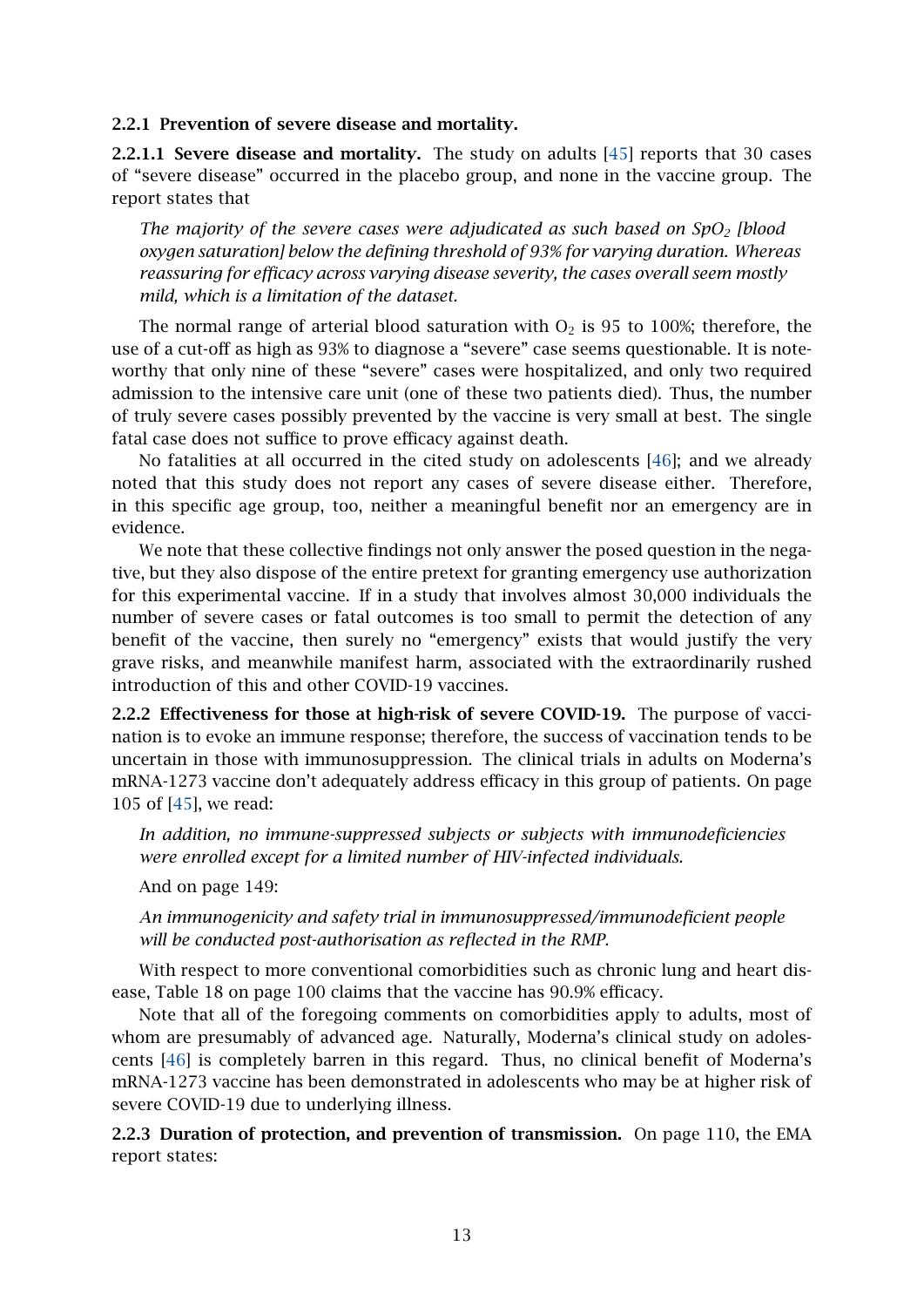*It is presently not known if the vaccine protects against asymptomatic infection, or its impact on viral transmission. The duration of protection is not known.*

The clinical trials indeed made no provisions for determining any effect on transmission; and the duration of protection (if any) could of course not be ascertained within such a short time. However, as noted above, the failure of the vaccine in the real world has since become apparent (see Section [2.1.2\)](#page-8-1).

2.2.4 Inadequate efforts to determine the optimal dose. Moderna tested several different doses of the mRNA-1273 vaccine (10, 25, 50 100, and 250 µg). The EMA report does not lay out all findings with all dose groups, but it does show that there is very little difference in the levels of neutralizing antibodies with 50 and 100 µg, respectively (see Figure [3B](#page-11-0)); and the same applies to T-cell activation after doses of  $25$  or  $100 \mu$ g (see Figures 10 to 12 in the EMA report). All of these findings suggest that lower dose regimens would provide levels of immunity very similar to that of the 100 µg dose that was ultimately selected. (Of note, a dose of  $30 \mu$ g was selected for the Pfizer mRNA vaccine, which is very similar in nature to Moderna's vaccine.) Thorough and comprehensive dose-finding studies should therefore have been carried out before selecting the dose of 100 µg. This is of particular significance with children, whose lower body weights should suggest a dose reduction.

Furthermore, the graph shown in Figure [2](#page-10-0) shows no decrease in cumulative incidence among the vaccinated after 30 to 50 days. Accordingly, the second injection, which was administered on or about day 28 after the first, has no detectable effect on clinical immunity. This observation should have prompted the evaluation of a single-dose regime, since omitting the second injection could significantly reduce the incidence of adverse events. However, on page 109 of the EMA report, we read:

*No definitive conclusion on clinical efficacy after one dose can be drawn based on the very short time window between the two doses and consequently very few cases.*

In other words, no separate trial group was established to evaluate the efficacy of a single-dose regimen.

#### <span id="page-13-0"></span>3 The Moderna COVID-19 vaccine lacks safety

<span id="page-13-1"></span>3.1 Composition and action mode of the mRNA-1273 vaccine. Moderna's mRNA-1273, like all other gene-based COVID-19 vaccines, causes the expression in vivo of one structural protein of SARS-CoV-2—namely, the so-called spike protein, which naturally occurs on the surface of the virus particle. The spike protein's function is to let the virus particle bind to the host cell and subsequently enter it. The key idea behind the mRNA-1273 vaccine is as follows:

- 1. a synthetic mRNA that encodes the spike protein is complexed with a mixture of neutral and synthetic lipids, which cluster together in lipid nanoparticles (LNPs);
- 2. after injection, the LNPs facilitate the uptake of the mRNA into host cells, where the mRNA will cause the expression (synthesis) of the spike protein;
- 3. the spike protein will appear on the surface of the host cells and induce an immune reaction to itself.

The immune reaction to the spike protein will comprise both antibodies, some of which will be able to neutralize the infectiousness of virus particles, and T-lymphocytes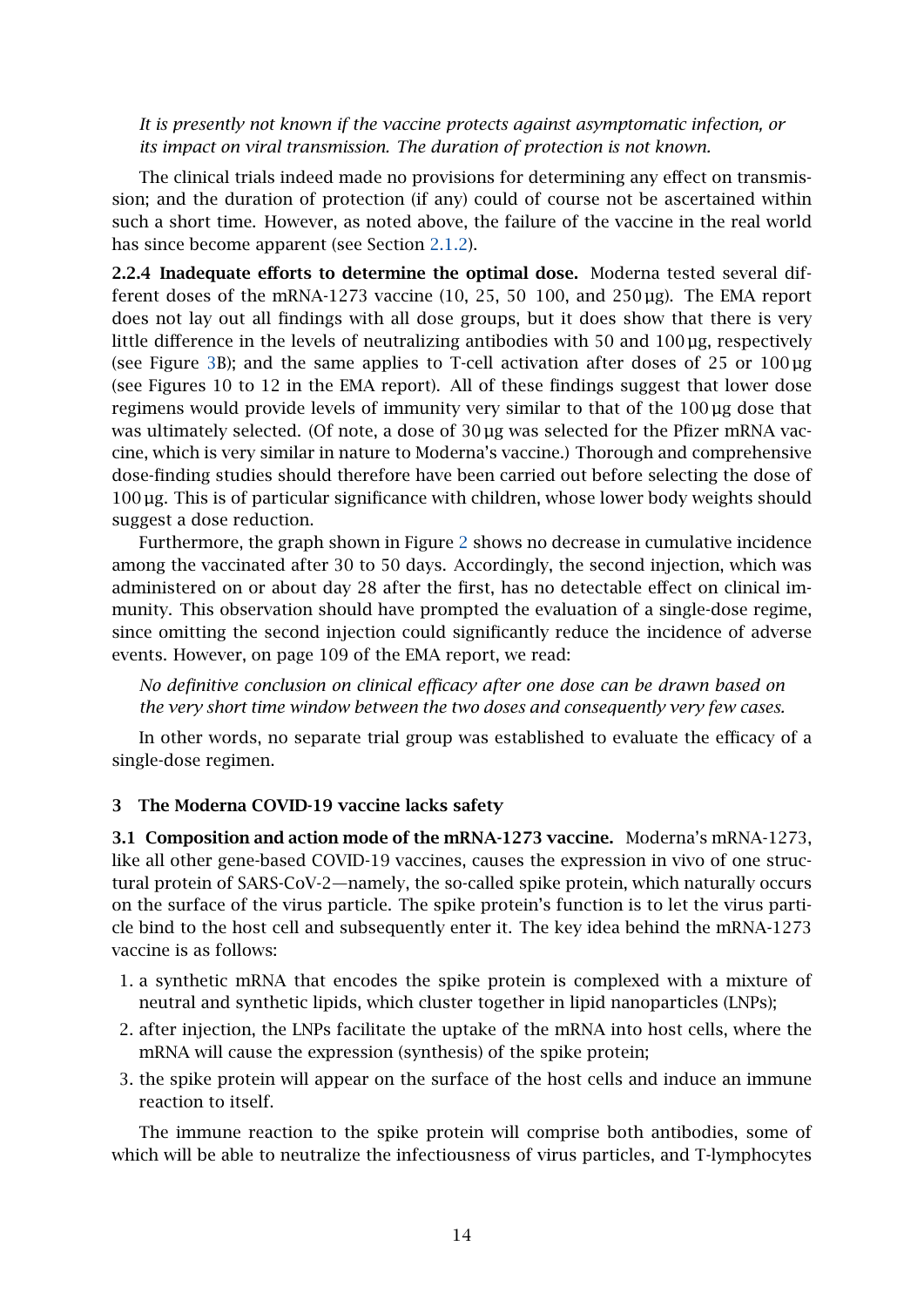(T-cells). Some of these T-cells are cytotoxic (also known as T-killer cells); their function is to kill virus-infected body cells.

While this vaccination strategy may look good on paper, it has a number of drawbacks and risks. These arise both from the lipid mixture and from the spike protein, both of which have known toxic activities.

3.2 What does the evidence show? With mRNA-1273 and with all of the other COVID-19 vaccines, clinical trials were rushed through in a very short period of time, which has meant that proper precautions to ensure their safety were not taken. However, animal experiments on mRNA-1273 that were carried out before the start of clinical testing already gave reason to expect severe toxicity, even though they were incomplete and deficient in many ways. Unfortunately, this expectation has been abundantly borne out in practice since the beginning of mass vaccinations.

3.2.1 Toxicity of the spike protein. The SARS-CoV-2 spike protein is a leading cause of the manifestations of severe COVID disease. Some of its harmful effects are mediated by the S1 fragment, a soluble protein molecule that is released from infected cells through proteolytic cleavage of the surface-anchored spike protein. The blood plasma level of S1 correlates with disease severity [\[50\]](#page-29-10). S1 can bind to ACE2 receptors on endothelial cells and on thrombocytes (blood platelets), which can promote blood clotting [\[51,](#page-29-11) [52\]](#page-29-12). The spike protein also damages the capillary barriers in the lungs and the brain [\[53,](#page-29-13) [54\]](#page-29-14). In addition to the ACE2 receptor, the protein binds to Toll-like receptor 4 (TLR-4) and to the cell surface protein CD209 (CLEC4M) [\[55\]](#page-29-15); these interactions extend the host cell range of the virus. TLR-4 in particular has been implicated in myocarditis, which is associated with the virus infection [\[56\]](#page-30-0) and also a prominent side effect of the COVID vaccines, particularly in young men.

Against the background of this well-known toxicity, it is very peculiar that all of the current gene-based vaccines, including mRNA-1273, were designed to induce the expression of functionally active spike protein in the cells of our bodies<sup>1</sup> rather than of a "toxoid," that is, an immunogenic but innocuous derivative of the toxic protein. Toxoids can be produced with simple means and have been successfully used as vaccines for a long time, for example with diphtheria and tetanus, whose eponymous toxins can be rendered non-toxic by facile chemical modification. With modern methods of molecular biology, it should have been easy enough to create a non-toxic spike protein derivative for vaccination.

The concerns about vaccine-induced spike protein toxicity are not at all merely hypothetical. Blood plasma levels of S1 detected in vaccinated persons are comparable to those observed in severe cases of the viral infection [\[50,](#page-29-10) [57\]](#page-30-1). Accordingly, similarly grave detrimental effects on vascular integrity had to be expected after vaccination; and this is indeed borne out by a very large number of severe adverse events (see Section [3.2.6\)](#page-20-0).

Aside from the direct toxicity of the spike protein, we must expect additional harm due to immune reactions against it. If the protein is expressed within vascular endothelial cells—the innermost cell layer of the blood vessels—then an immune reaction to it can destroy these cells. The resulting vascular lesion will again activate blood clotting. This immune reaction can involve cytotoxic T-cells, but also antibodies that trigger the complement system and other immune effector mechanisms. Note that this mechanism

 $1$ <sup>1</sup>The two mRNA vaccines produced by Pfizer and Moderna incorporate two proline substitutions intended to stabilize the spike protein in a "pre-fusion" conformation. However, this does not prevent the proteolytic release of the S1 fragment, which appears to be responsible for much of the direct toxicity.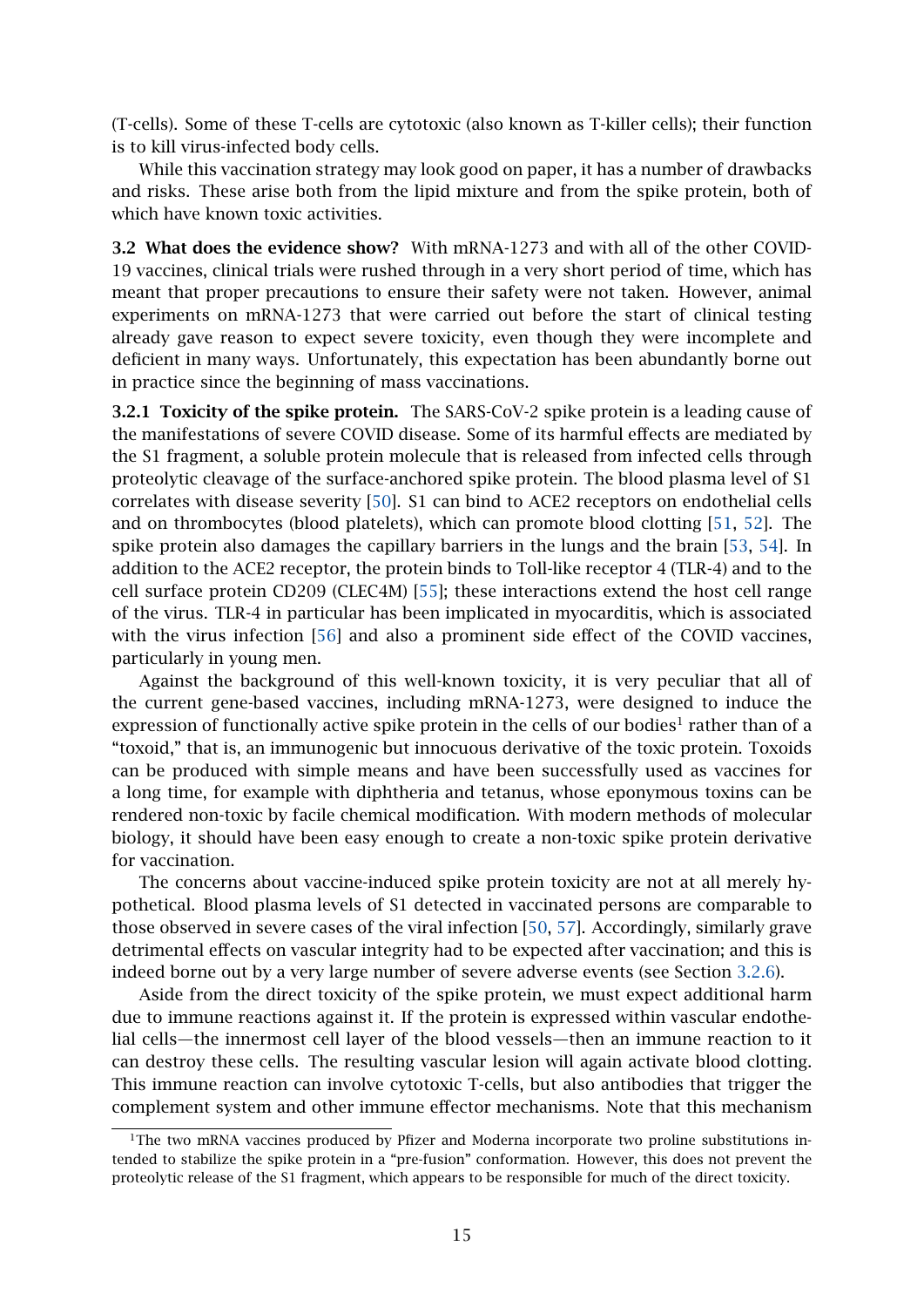of cell damage will also operate in other tissues—any body cell that expresses the spike protein will thereby become a target for the immune system.

The immune reaction against cells that produce viral antigens is particularly dangerous in combination with the mRNA vaccine technology, since uniquely in this case *the vaccine particles do not contain any protein antigen, and therefore cannot be recognized by antibodies.* With a conventional live virus vaccine, existing antibodies will intercept the virus particles before they infect a cell, and therefore mitigate the destruction of cells by the immune system. In contrast, mRNA vaccines will "fly under the radar" of the antibody defence and reach the body cells unimpeded. The cells will then produce the spike protein, and subsequently be destroyed and attacked by the killer T-cells. The antibodies, rather than preventing the carnage, will join in by also binding to the cellassociated spike protein, which will mobilize the complement system and other immune effector mechanisms against these cells. In a nutshell, pre-existing immunity mitigates the risk of cell destruction with conventional live vaccines, but it amplifies the risk with gene-based vaccines.

Direct spike protein toxicity is significant because it does not involve an immune reaction and therefore can be triggered right away even in persons without pre-existing immunity. The immune attack mechanism will be particularly dangerous in persons with pre-existing immunity. Such immunity can arise from infection with the SARS-CoV-2 virus or from a previous injection of vaccine. In addition, cross-immunity induced by other coronaviruses (see Section [1.1.5\)](#page-3-0) may also promote cell destruction through immune attack.

3.2.2 Lipid nanoparticle toxicity. In addition to the spike protein that is translated from the mRNA within our body cells, the lipids that mediate the cellular uptake of the mRNA (see Section [3.1\)](#page-13-1) also contribute to vaccine toxicity. This is not too surprising, if we consider that their purpose is to overcome the cell's membrane barriers.

3.2.2.1 Cytotoxic effect of cationic lipids. The first step in process of vaccine particle uptake is *endocytosis*—the particle enters the cell, but it is still trapped within a membrane vesicle that budded of the cell membrane. The crucial step of releasing the mRNA from this vesicle (the endosome) into the cytoplasm is mediated by a synthetic cationic (positively charged) lipid. This compound with the short name SM-102 is likely the most toxic of the four lipid species contained within the lipid nanoparticles. It disrupts the function of the *mitochondria*, which are organelles within our cells which carry out "cell respiration"—they generate hydrogen and react it with molecular oxygen in order to produce ATP, the most important energy-rich metabolite of the cell. Disruption of mitochondrial metabolism will cause *reactive oxygen species* (ROS) to form. These ROS, in turn, can wreak all kinds havoc inside the cell, including genetic damage.

It should be noted that with any agent that causes genetic damage—this includes ionizing radiation, but also cytotoxic anticancer drugs—there is a risk of cancer and leukaemia, and moreover there is a lifetime limit on the overall dose that can be tolerated. Thus, the prospect of frequently repeated COVID "booster shots," and also that of extending mRNA technology to vaccines against other pathogens or non-infectious diseases, conjures up a very grave public health risk.

3.2.2.2 Sensitivity of lymphocytes to cytotoxic agents. Reactive oxygen species also mediate, to a large extent, the cytotoxic effects of ionizing radiation. A cell type that is particularly sensitive to radiation, but also to metabolically inflicted genetic damage,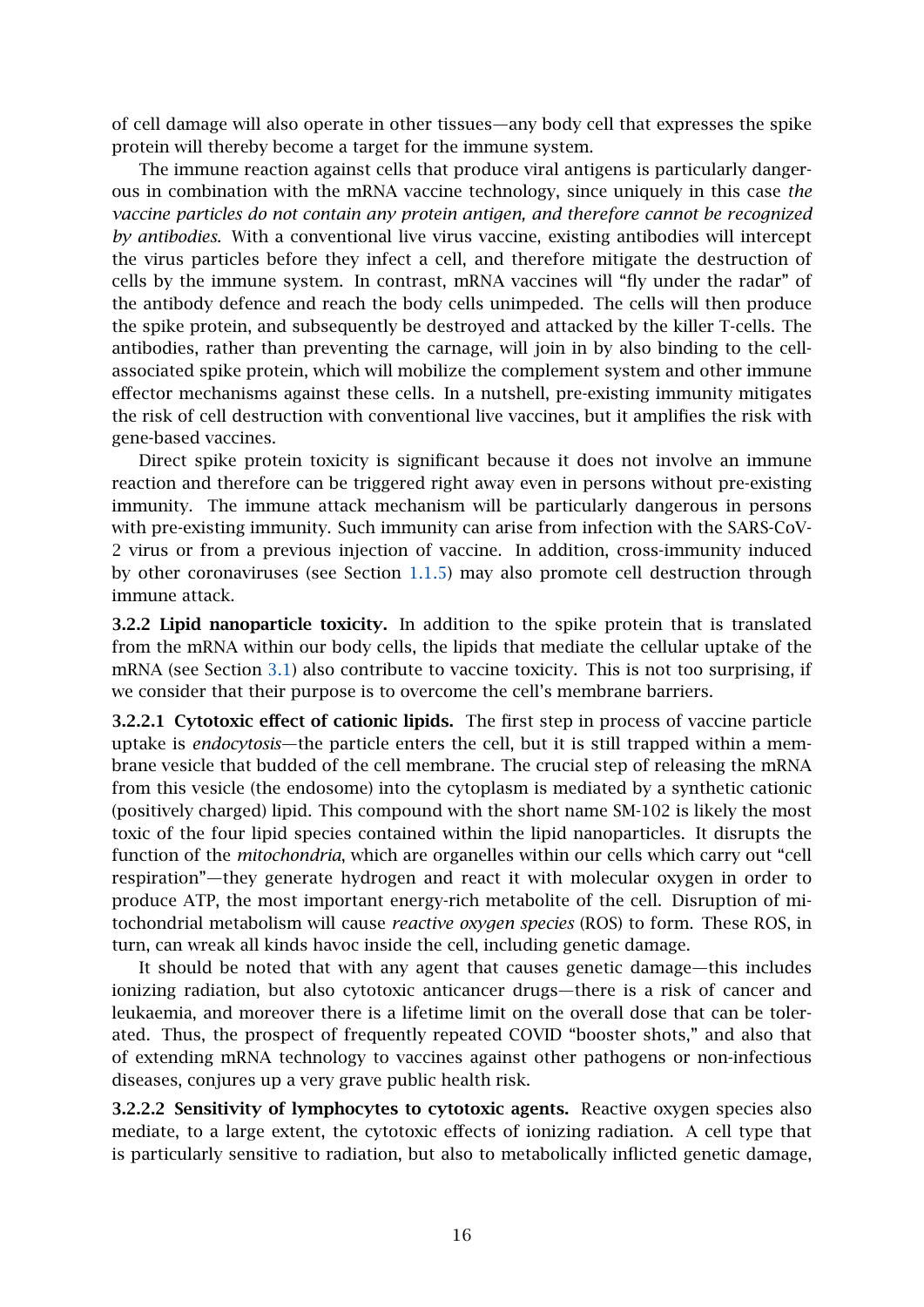are the lymphocytes.<sup>2</sup> Since the lymphocytes are the backbone of the adaptive immune system, we must expect that cationic lipid toxicity will cause immunosuppression. This is indeed borne out in clinical observations (see later).

<span id="page-16-0"></span>3.2.2.3 The role of apolipoproteins in the organ distribution of lipid nanoparticles. Aside from the differences in susceptibility between cell types and tissues, we must also consider the distribution of the lipid nanoparticles within the body, which tends to resemble that of *lipoproteins*. Lipoprotein particles occur naturally in the bloodstream and within the tissues of our body. They consist of a core of lipids that is surrounded with a shell of proteins called *apolipoproteins*. Their purpose is to transport lipids such as cholesterol and triacylglycerol (regular fat) between organs. For example, a specific type of lipoprotein called *chylomicrons* transports dietary fats after they have been taken up in the small intestine. Other lipoproteins called VLDL and LDL distribute fats that have been synthesized in the liver to other organs and tissues.

The various apolipoproteins that encase the lipoproteins stabilize the particles, and they also serve as "address tags" that bind to receptor molecules on cell surfaces. This interaction will trigger the uptake of the lipoproteins into those cells. Artificial lipid nanoparticles (LNPs) like those used in the COVID mRNA vaccines can acquire a shell—a "corona"—of the body's own apolipoprotein molecules [\[59\]](#page-30-2). This corona then enables these vaccines to be taken up into the cells of our body, too.

The liver has a central place in lipid and lipoprotein metabolic turnover. Accordingly, liver cells are rich in specific surface receptor molecules which mediate lipoprotein uptake, suggesting that they will efficiently take up LNPs decorated with apolipoproteins also. This is indeed the case. However, other organs have high rates of lipoprotein uptake, too, and they must therefore be expected to accumulate the apolipoproteindecorated vaccine LNPs as well. According to a study on the closely similar Pfizer mRNA vaccine [\[60\]](#page-30-3), these organs include the adrenal glands, the ovaries, and the bone marrow. The spleen, too, accumulated large amounts of lipid nanoparticles; and the same must be expected of the placenta and of lactating breast glands, although these organs were not examined in the Pfizer study.

3.2.3 Animal studies on vaccine safety. The EMA report [\[45\]](#page-29-5) contains only very limited animal data on the mRNA-1273 vaccine; however, some more detail was provided on rat studies which used other experimental mRNA vaccines of similar composition, including one that is directed against cytomegalovirus (CMV). Unless stated otherwise, the studies listed below were carried out with such model vaccines.

<span id="page-16-1"></span>3.2.3.1 Distribution and elimination of the vaccine within the body after intramuscular injection. The mRNA component of the model vaccine was detected in multiple organs as soon as two hours after the injection, which indicates rapid onset of uptake into the bloodstream. The organs that accumulated the mRNA at levels higher than those found in the plasma included the eyes and the spleen. The extent of accumulation in the liver is not clearly stated in the EMA report, but the following quote suggests that it was high as well: "Liver distribution of mRNA-1647 is also evident in this study, consistent with the literature reports that liver is a common target organ of LNPs."

With the exception of the kidneys, the mRNA could be detected at lower levels in all other organs examined, albeit at lower levels. In particular, the mRNA was also found

<sup>&</sup>lt;sup>2</sup>See in particular the example of adenosine deaminase deficiency, a metabolic disease that causes genetic stress to all body cells yet selectively eradicates the lymphocytes, which causes severe combined immunodeficiency (SCID) [\[58\]](#page-30-4).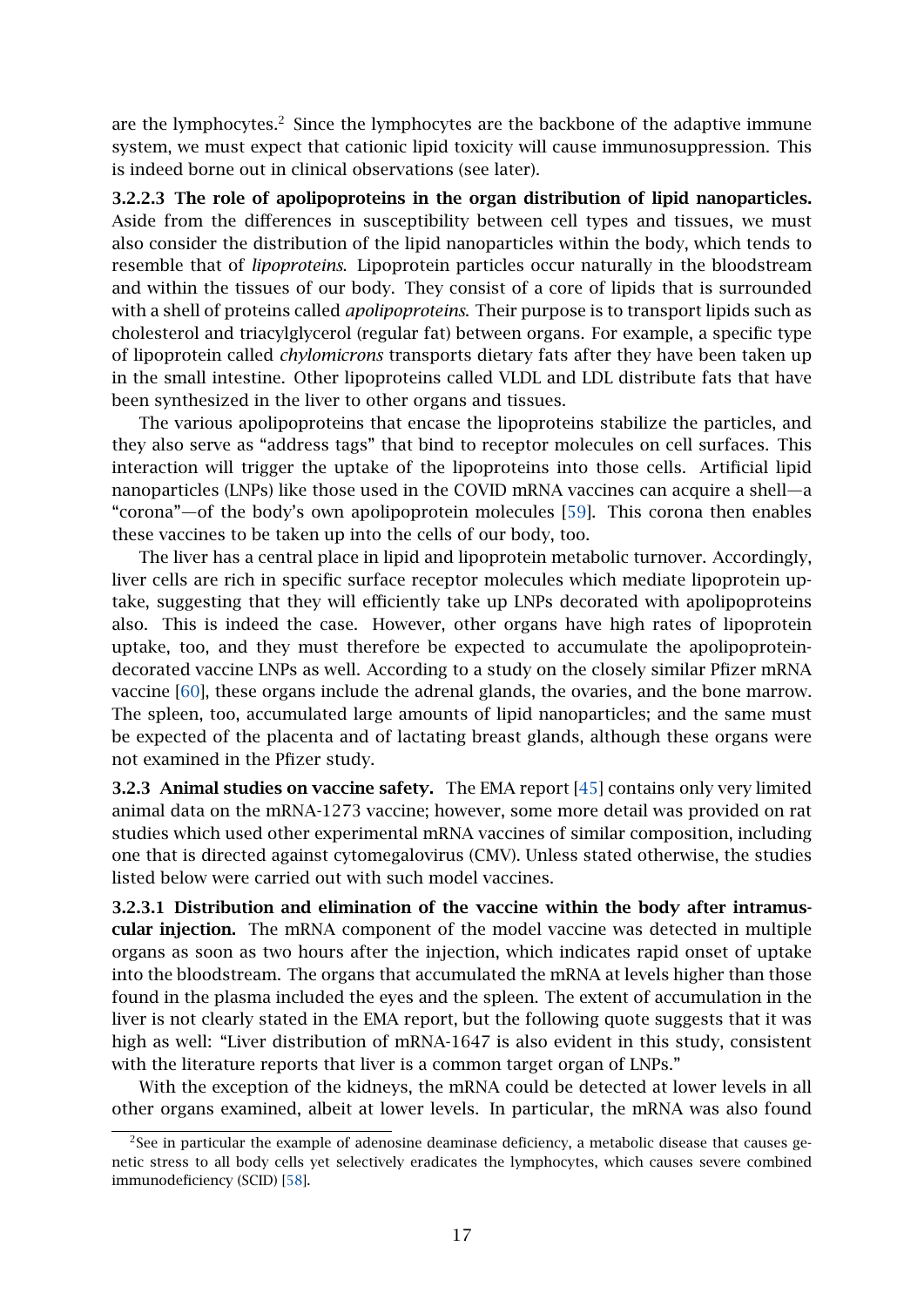inside the brain, indicating that the model vaccine did to some degree overcome the *blood brain barrier*, a special provision found in the capillaries of the brain and the spinal cord which renders these capillaries much less permissive to traversal by blood solutes than the capillaries in most other tissues.

The half-life of the mRNA varied between tissues and ranged from 15 to 63 hours; it was shortest for the tissues at the injection site and longest for the spleen. The long half-life in the spleen, the body's largest lymphatic organ, accentuates the potential for severe toxicity to lymphocytes and thus to the immune system.

3.2.3.2 Mechanism of uptake into the circulation after intramuscular injection. Considering that the complex consisting of mRNA with bound LNPs has a rather large molecular size and therefore cannot cross an intact capillary barrier, we may wonder how the vaccine managed to enter the bloodstream so rapidly. This occurs most likely through lymphatic transport. The fluid within the interstitial space is continuously drained through the lymphatic system; all lymph fluid ultimately enters the bloodstream through the thoracic duct. Particles which are too large for traversing the capillary barrier can ultimately reach the circulation by way of this lymphatic drainage.

The SARS-CoV-2 spike protein, together with activation of the complement system, has been implicated in the causation of injury to small blood vessels in COVID-19 infections [\[61,](#page-30-5) [62\]](#page-30-6). Similar injury must be expected after vaccination near the injection site. The resulting leakiness of the capillaries should accelerate plasma exudation and lymphatic drainage. In addition, it may also permit some of the vaccine particles to enter the bloodstream directly.

3.2.3.3 Organ toxicity. Signs of organ damage were observed in the liver, the spleen, the adrenal glands, and also the bone marrow. It is notable that these organs were previously reported to take up high levels of the Pfizer vaccine [\[60\]](#page-30-3). This earlier report also found high uptake in the ovaries, which are not specifically mentioned in the EMA report on Moderna's vaccine.

As reported previously with the Pfizer vaccine, the liver showed hepatocellular vacuolation (a sign of cytotoxicity) and hypertrophy of Kupffer cells (resident macrophages) [\[45,](#page-29-5) p. 53]. Both of these effects suggest a high rate of uptake in this organ. The blood and the spleen showed diminished numbers of lymphocytes, whereas the blood and the bone marrow showed elevated numbers of cells of the myeloid lineage.

Cytotoxic effects of the LNPs are also evident from damage to muscle fibres at the injection site [\[45,](#page-29-5) p. 49]. We already noted the close similarity of Moderna's mRNA-1273 to the Pfizer mRNA vaccine. With the latter, damage to heart muscle cells was noted in mice after intravenous injection, and to some degree also after intramuscular injection [\[63\]](#page-30-7). This must also be expected with the Moderna vaccine.

3.2.3.4 Plasma proteins and blood coagulation. Blood levels of albumin decreased, which suggests either decreased production due to compromised liver function or accelerated loss from the circulation due to capillary leakiness, whereas blood levels of globulins increased. Of great concern is the activation of plasmatic blood coagulation, evidenced by the partial thromboplastin time.

<span id="page-17-0"></span>3.2.3.5 Reproduction toxicity. In their study on reproduction toxicity, Moderna used the actual mRNA-1273 vaccine. The vaccine-injected rats showed a decreased fertility index, on which the EMA report comments as follows: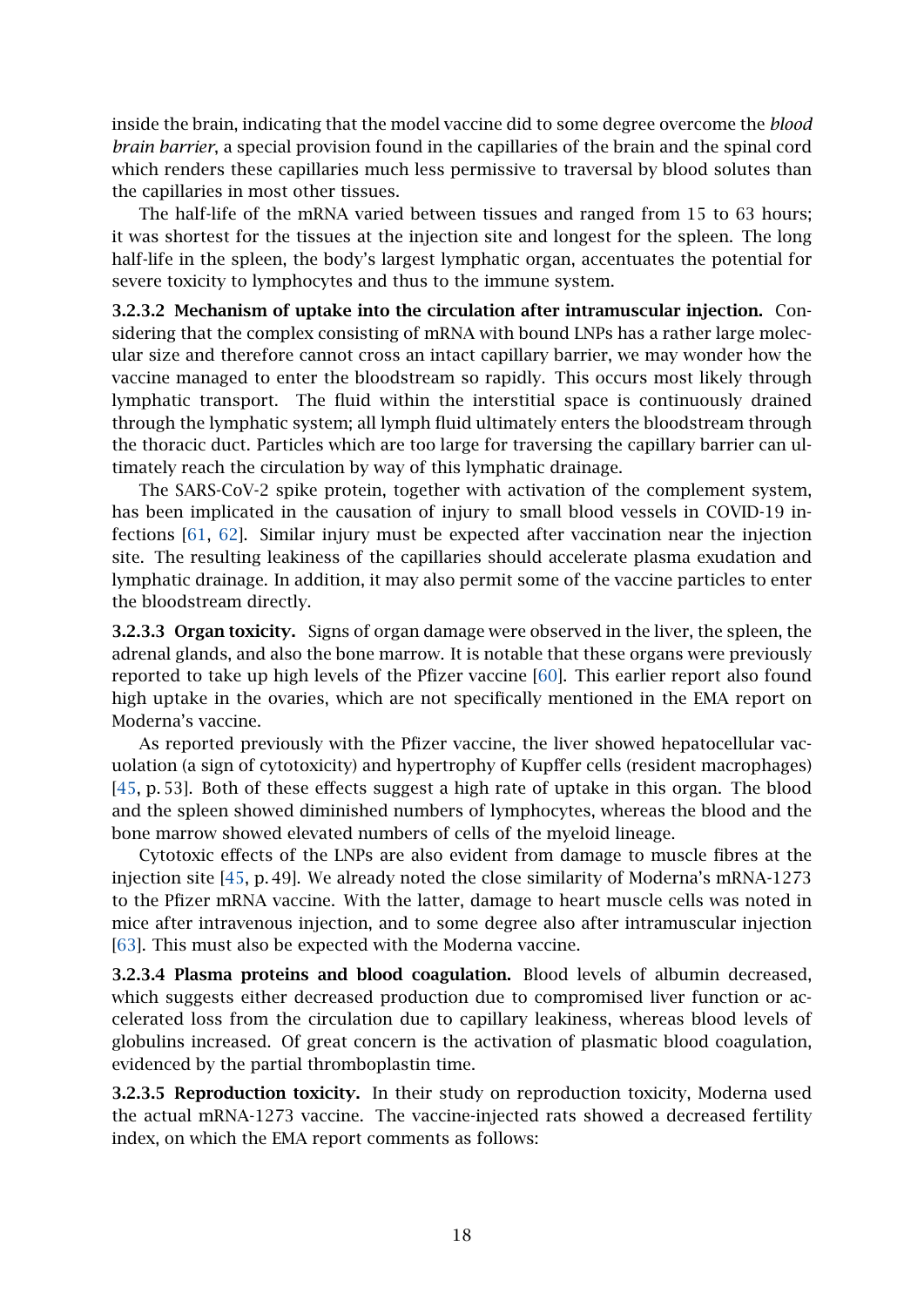*The overall pregnancy index was numerically lower in mRNA-1273- vaccinated female rats (84.1%), compared to control animals (93.2%), but remains within the Test Facility's historical control range (low range being 75%).*

The EMA report also notes that an increased proportion of the foetuses showed aberrant numbers of ribs.

<span id="page-18-0"></span>3.2.3.6 Genotoxicity. The studies presented by Moderna on this subject, while somewhat preliminary, raise serious concerns. The corresponding section, on page 50 of the EMA report, begins by stating that no evidence of genotoxicity was provided by in vitro studies using the two bacterial species *Escherichia coli* and *Salmonella typhimurium*. While these model organisms are indeed useful for studying the genotoxicity of small, individually soluble molecules such as for example alkyl epoxides or nitrosamines, they lack the machinery for the uptake of lipid nanoparticles into the cells. Therefore, these negative findings had to be expected and must be dismissed as irrelevant.

In Moderna's in vivo experiments with animals, *polychromatic* erythrocytes (red blood cells, RBC) were counted, as well as those with *micronuclei.* Polychromatic RBC are those which have only just finished their differentiation and disposed of their nuclei. At this stage, they still retain their ribosomal RNA, which causes them to appear bluish rather than red in the Giemsa stain. Changes in the percentage of RBC with this characteristic indicate changes in erythrocyte maturation kinetics. Genotoxic agents can cause both decreases [\[64\]](#page-30-8) and increases [\[65\]](#page-30-9) in this parameter. Differences between sexes are expected to be small. Using a luciferase-encoding mRNA packaged into a lipid mixture which contained SM-102, Moderna found a significantly decreased level of erythrocyte polychromasia, but only in male rats. This reported gender difference raises questions about the statistical power of this study.

Using another model mRNA and again a lipid mixture containing SM-102, Moderna found "statistically significant increases in micronucleated erythrocytes . . . in both sexes." A so-called micronucleus is a chromosome fragment which was produced by chromosome damage [\[65,](#page-30-9) [66\]](#page-30-10) and then left behind in the cytoplasm when the main nucleus was expelled. The micronucleus assay as widely used to assess genotoxicity in vivo [\[66\]](#page-30-10).

The EMA report quotes a Moderna study to the effect that the increased abundance of micronucleated RBC might have been due not to genotoxicity, but rather to the impeded clearance of these cells from the bloodstream as a consequence of spleen toxicity. However, no proof of this contention is shown; and the EMA report further states that "A strong increase in Molecular initiating event (MIE) was observed 48 hours after the final administration in the highest dose group in male rats." While no details are given as to the exact nature of the MIE, an "increase in molecular initiating events" clearly points to an actual increase in genetic damage rather than merely a decreased clearance of damaged cells.

In conclusion, while once more the data provided by Moderna are inadequate, they strongly suggest that SM-102 is indeed genotoxic. This agrees with prior observations of genotoxicity associated with similar cationic lipids in liposomes, reviewed for example by Inglut et al. [\[67\]](#page-30-11).

3.2.4 Appraisal of the animal data: potential for grave harm. The findings discussed so far, limited though they are, indicate the potential of grave harm from the vaccine.

3.2.4.1 Manifest risks. The observations provided by the EMA report clearly point to the following risks: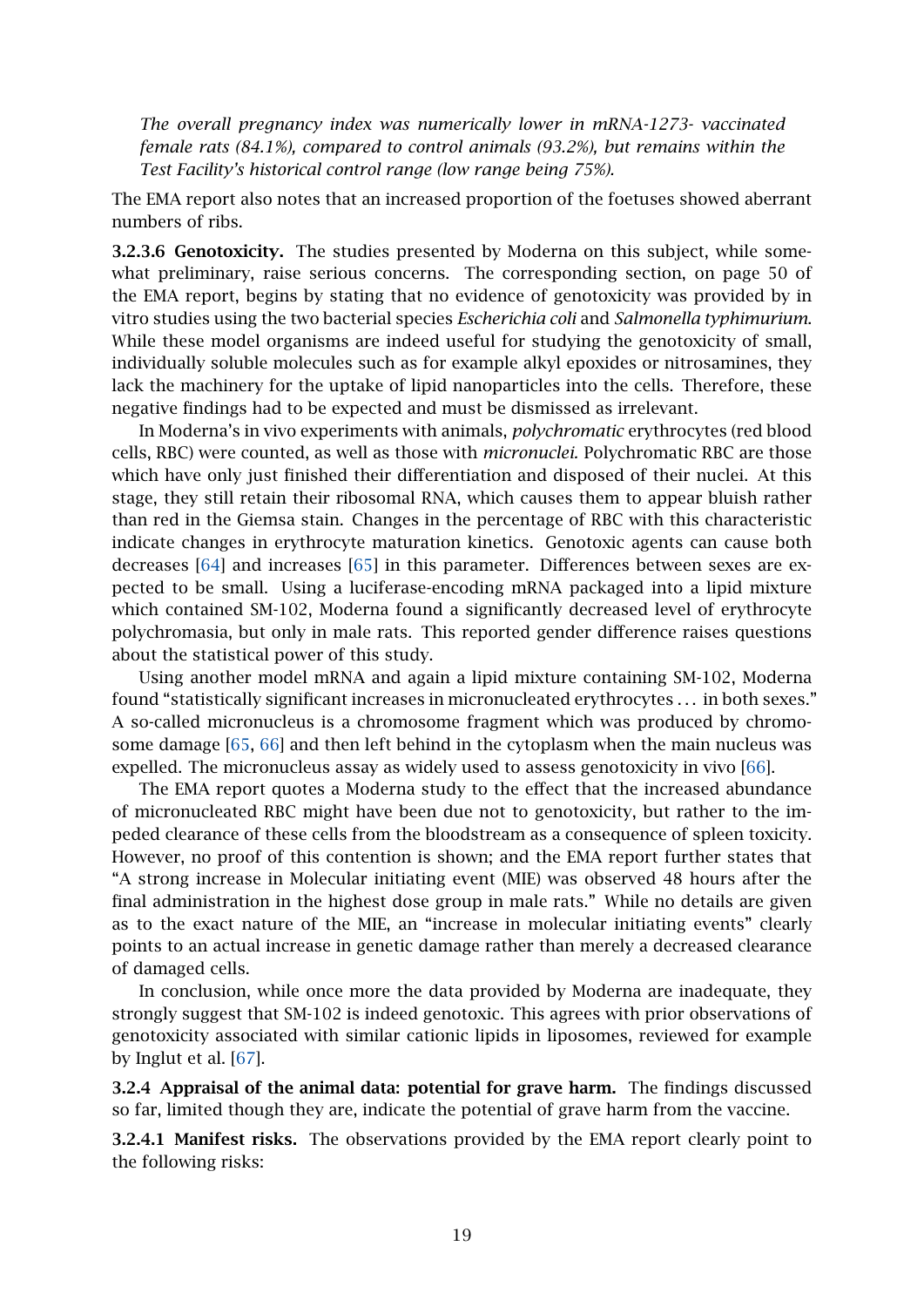- rapid uptake of the vaccine into the bloodstream implies a risk of blood clotting;
- the depletion of lymphocytes in the spleen and the blood suggests immunosuppression;
- penetration of the blood brain barrier indicates a risk of neurological damage;
- liver damage as well as risks to fertility and to pregnancy are manifest in the animals and must be expected in humans also.

Each of these risks should have been addressed by more thorough animal studies, and they should also have been carefully monitored in the so-called phase II/III clinical trials.

3.2.4.2 Potential risks to fertility and to the breastfed newborn. A high level of expression of spike protein in the ovaries raises the prospect of significant damage to that organ, with possible consequences for female fertility. Uptake of the vaccine by mammary gland cells opens two possible pathways of toxicity to the breastfed child: firstly, the expression of spike protein and its secretion into the breast milk, and secondly, the wholesale transfer of the vaccine into the milk. The mammary glands are *apocrine*, which means that they pinch off and release fragments of their own cytoplasm into the milk; thus, anything that has reached the cytoplasm might also reach the breast milk. In this connection, we note that both the VAERS database and the EU drug adverse events registry (EudraVigilance) report fatalities in breastfed newborns after vaccination of their mothers (see Section [3.2.6.7\)](#page-23-0).

3.2.4.3 Moderna's failure to investigate risks evident from preclinical studies. With the exception of fertility, which can simply not be evaluated within the short period of time for which the vaccines have been in use, all of the risks discussed above have been substantiated since the vaccines have been rolled out—all are manifest in the reports to the various adverse event registries (see Section [3.2.6\)](#page-20-0). We must stress again that each of these risks could readily be inferred from the cited limited preclinical data, but were not followed up with appropriate in-depth investigations. In particular, the clinical trials did not monitor any laboratory parameters that could have provided information on these risks, such as those related to blood coagulation (e.g. D-dimers/thrombocytes), liver damage (e.g. γ-glutamyltransferase), and myocarditis (troponin).

3.2.5 Contaminations arising from the manufacturing process. The commercial scale manufacturing process of mRNA-1273 gives rise to several contaminations that may compromise vaccine safety and effectiveness. For brevity, we will here mention only two such contaminants.

3.2.5.1 Contaminating bacterial DNA. The mRNA is produced in vitro using a DNA template, which in turn is obtained from bacterial cells. They EMA report implies that some of this DNA remains in the final product but gives no indication of the exact level [\[45,](#page-29-5) p. 18].

Contaminating DNA injected with the vaccine may insert into the genomes of host cells and cause potentially harmful mutations. Bacterial DNA also non-specifically promotes inflammation.

3.2.5.2 Lipid impurities. Lipids are notoriously difficult to purify, particularly on a large scale. Numerous impurities, not all of which were chemically identified, were detected with both of the synthetic lipid components. With regard to PEG2000-DMG, the EMA report states (page 25):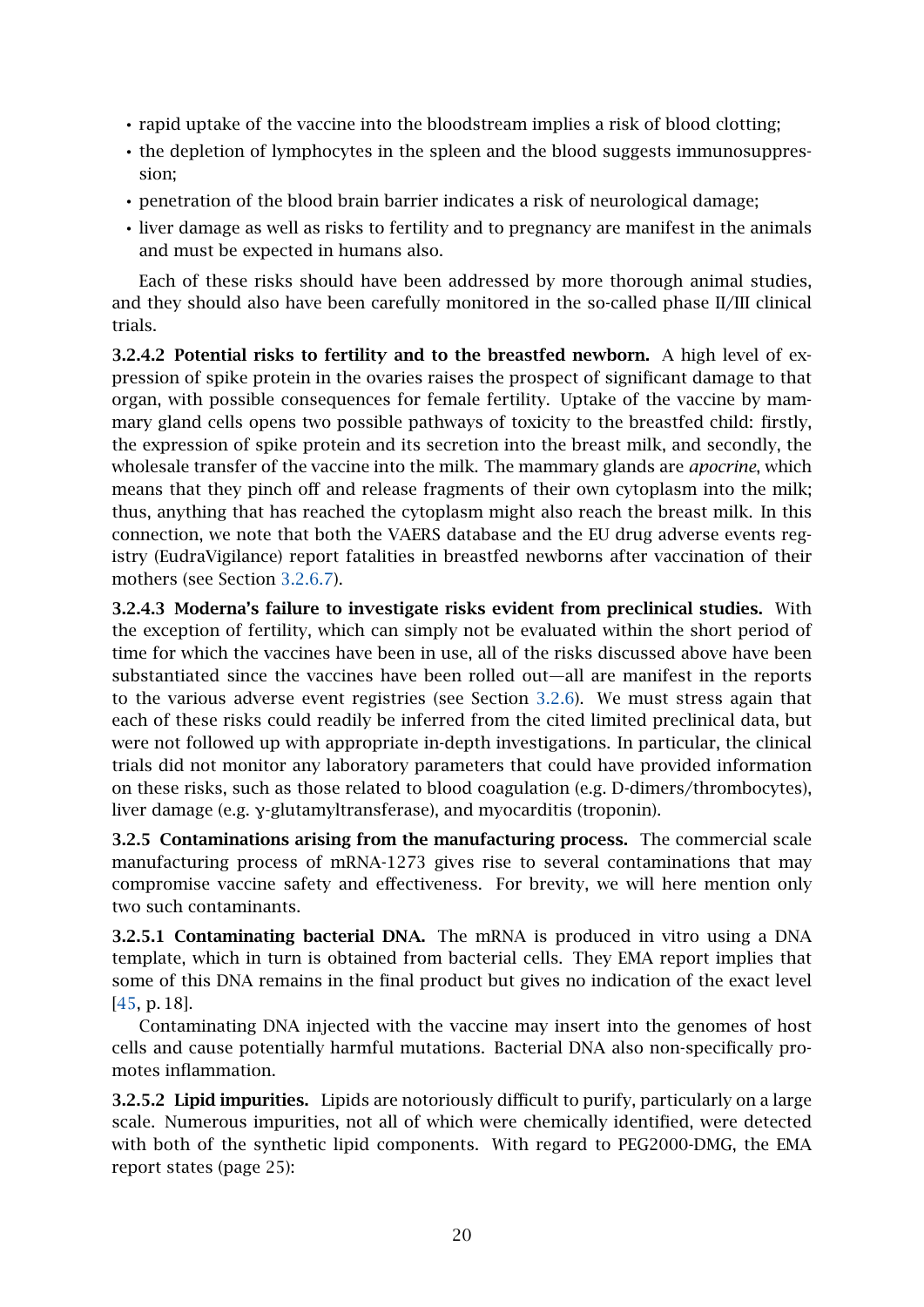|             | Manufacturer Adverse events Deaths Deadly events |        |      |  |
|-------------|--------------------------------------------------|--------|------|--|
| Moderna     | 112,252                                          | 6,358  | 5.7% |  |
| Pfizer      | 419,921                                          | 11,711 | 2.8% |  |
| AstraZeneca | 370,122                                          | 5,254  | 1.4% |  |
| Janssen     | 26,833                                           | 1,203  | 4.5% |  |
| Total       | 929,128                                          | 24,526 | 2.6% |  |

<span id="page-20-1"></span>Table 2 COVID-19 vaccine-related adverse events and deaths reported to EudraVigilance, by manufacturer, as of September 11<sup>th</sup>, 2021 [\[68\]](#page-30-12)

*Numerical limits for specified and unspecified impurities will be included in the PEG2000-DMG specification post-approval. The current reporting of impurities is not acceptable. Characterisation data for impurities which are reported under 'content of unknown' should be provided post-approval.*

The novel cationic lipid SM-102 contains various contaminants, which the EMA report only summarily describes as follows (page 23):

*The information provided on potential impurities in SM-102 comprise product related substances and process related impurities (elemental impurities, residuals solvents, peroxides, water content and inorganic impurities).*

Moreover,

*CQAs [critical quality attributes], CPPs [control process parameters] and critical attributes of the materials used for the manufacture of SM-102 are missing.*

The report also states that "The applicant will provide an evaluation of mutagenic impurities", which implies that no such evaluation had yet been presented when emergency use authorization was granted.

Considering that the synthetic lipids referred to as SM-102 and PEG2000-DMG have never before been used on humans, there is no sound empirical basis for deciding on "acceptable" levels of impurities. Furthermore, it appears that some of the contaminating species have not even been identified. EMA's arbitrary blanket approval of unknown contaminants of unproven vaccine ingredients is completely unacceptable.

<span id="page-20-0"></span>3.2.6 Adverse events after the onset of vaccinations. Since the introduction of the vaccines, numerous adverse events have been reported to registries around the world. We will here focus on two registries, namely, the U.S. vaccine adverse events reporting system (VAERS) and the EU monitoring system for drug adverse events (EudraVigilance).

3.2.6.1 Total cases and fatalities reported to EudraVigilance and VAERS. Table [2](#page-20-1) summarizes the numbers of adverse events for each of the four COVID vaccines deployed in the countries of the European Union. We see very high numbers of incidents and fatalities across the board. Pfizer has managed to rack up the highest body count because their vaccine is the most widely used. The Moderna vaccine takes the second spot; it is also remarkable for its high percentage of reported events which are fatal.

The totals are somewhat lower but overall still appallingly high in the VAERS database. With VAERS, we can also obtain the case numbers and fatalities by age group. These data are summarized in Table [3,](#page-21-0) separately for the Moderna vaccine and for all COVID vaccines combined (also including Moderna). In this database, Moderna does not stand out for its proportion of fatal events, which here is slightly below the average. However, a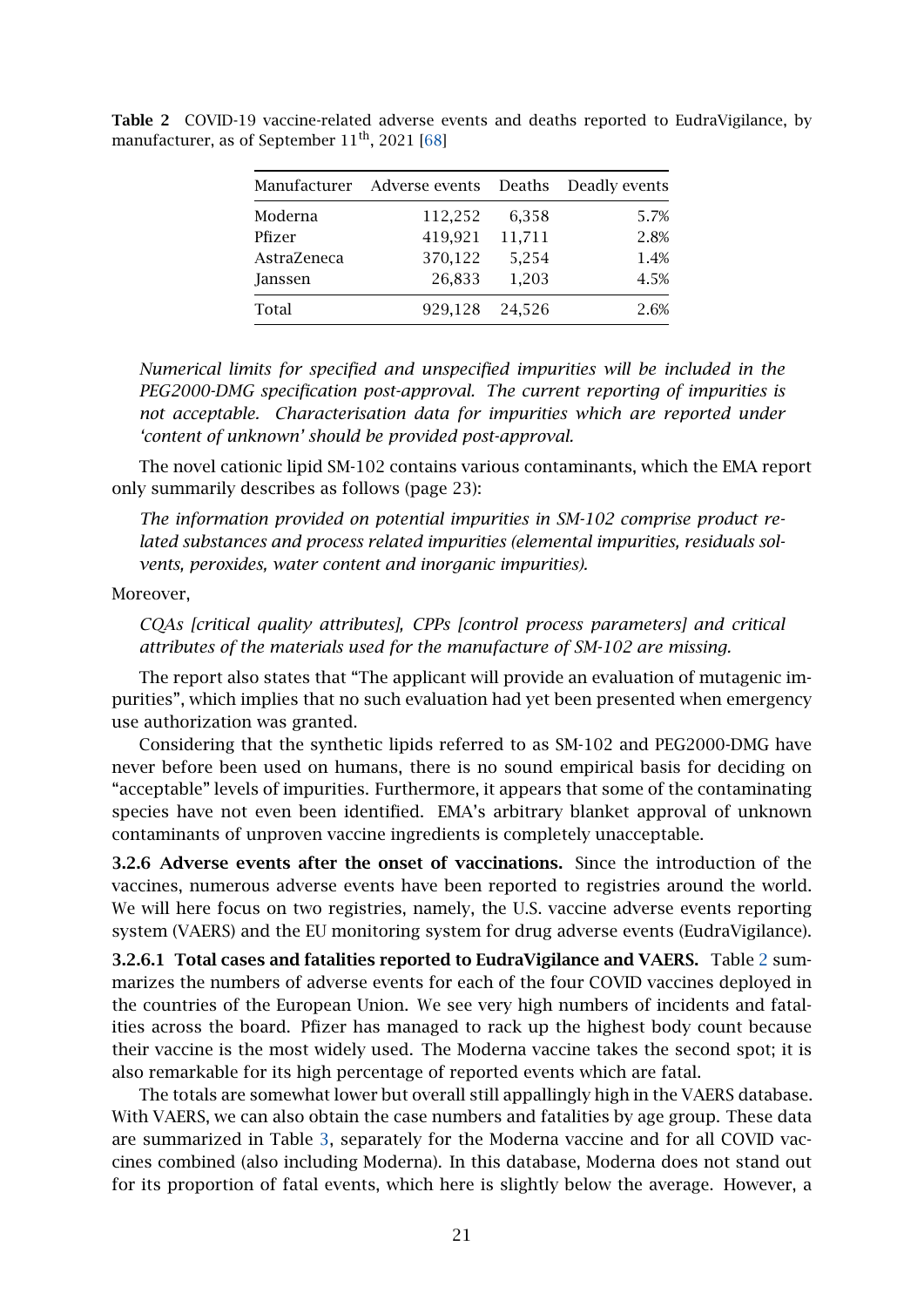|             | Moderna      |        |        | All          |        |        |
|-------------|--------------|--------|--------|--------------|--------|--------|
| Age (years) | Total events | Deaths | Deadly | Total events | Deaths | Deadly |
| $0 - 10$    | 92           | 1      | 1.09%  | 353          | 3      | 0.85%  |
| $11 - 20$   | 824          | 10     | 1.21%  | 33,270       | 46     | 0.14%  |
| $21 - 30$   | 2,290        | 47     | 2.05%  | 68,512       | 136    | 0.20%  |
| $31 - 40$   | 41,462       | 98     | 0.24%  | 98,338       | 256    | 0.26%  |
| $41 - 50$   | 41,705       | 141    | 0.34%  | 97,396       | 383    | 0.39%  |
| $51 - 60$   | 43,522       | 323    | 0.74%  | 96,955       | 799    | 0.82%  |
| $61 - 70$   | 47,840       | 661    | 1.38%  | 88,872       | 1,674  | 1.88%  |
| $71 - 80$   | 33,261       | 920    | 2.77%  | 56,620       | 2,284  | 4.03%  |
| >80         | 15,507       | 1,373  | 8.85%  | 30,213       | 3,964  | 13.12% |
| Total       | 226,503      | 3,574  | 1.58%  | 570,529      | 9,545  | 1.67%  |

<span id="page-21-0"></span>Table 3 Adverse events (total and deadly) reported to VAERS as of September 17<sup>th</sup>, 2021, by age group, for the Moderna mRNA-1273 vaccine as well as for all COVID-19 vaccines combined.

very concerning observation is the high percentage of fatalities in the age groups of up to 30 years (highlighted in the table). As vaccination rates in these age groups increase, adverse events and fatalities must be expected to soar. Should the current trend continue, Moderna seems poised for a very large body count among children, adolescents, and young adults.

It is impossible to know what percentage of all fatalities that occur shortly after vaccination will actually be reported to VAERS or EudraVigilance. However, note that total of the COVID vaccine fatalities in VAERS already exceeds that reported for all other vaccines combined, over the entire 30 year period that this reporting system has been in existence. It is therefore clear that these vaccines are far and away the most deadly ones in history—quite predictably so, and all for a disease whose case fatality rate does not exceed that of influenza and is negligible in otherwise healthy persons (see Section [1.1.1\)](#page-1-2).

3.2.6.2 Heart attacks and myocarditis or pericarditis by age group. It is generally accepted that, in COVID-19 disease, the spike protein of the virus triggers vascular lesions and blood clotting [\[62,](#page-30-6) [69,](#page-30-13) [70\]](#page-30-14). A prominent clinical manifestation of blood clotting is myocardial infarction (heart attack). Another form of cardiac involvement, also connected to the spike protein but purely inflammatory rather than related to clotting, is myocarditis [\[56\]](#page-30-0).

Since all of the COVID vaccines induce the production of active spike protein, they, too, must be expected to cause heart attacks and myocarditis; and in fact both VAERS and EudraVigilance document a large number of cases. In Figure [5A](#page-22-1), the cases of these diseases reported to VAERS have been grouped by age. The incidence of heart attack rises with age, which is expected. Note, however, that even the youngest age group, there are as many as 213 cases; this is highly irregular. Panel B of the same figure groups the reported heart attacks according to time elapsed since vaccine injection. Of all heart attacks reported, 49% occurred within one day of the vaccination, and 84% within one week. This close correlation in time very strongly points to causation by the vaccine.

From panel A, it is evident that the age distribution of myocarditis/pericarditis is practically a mirror image of that of heart attacks—it is highest in the youngest age group and drops continuously with age. Myocarditis in particular is a very serious condition in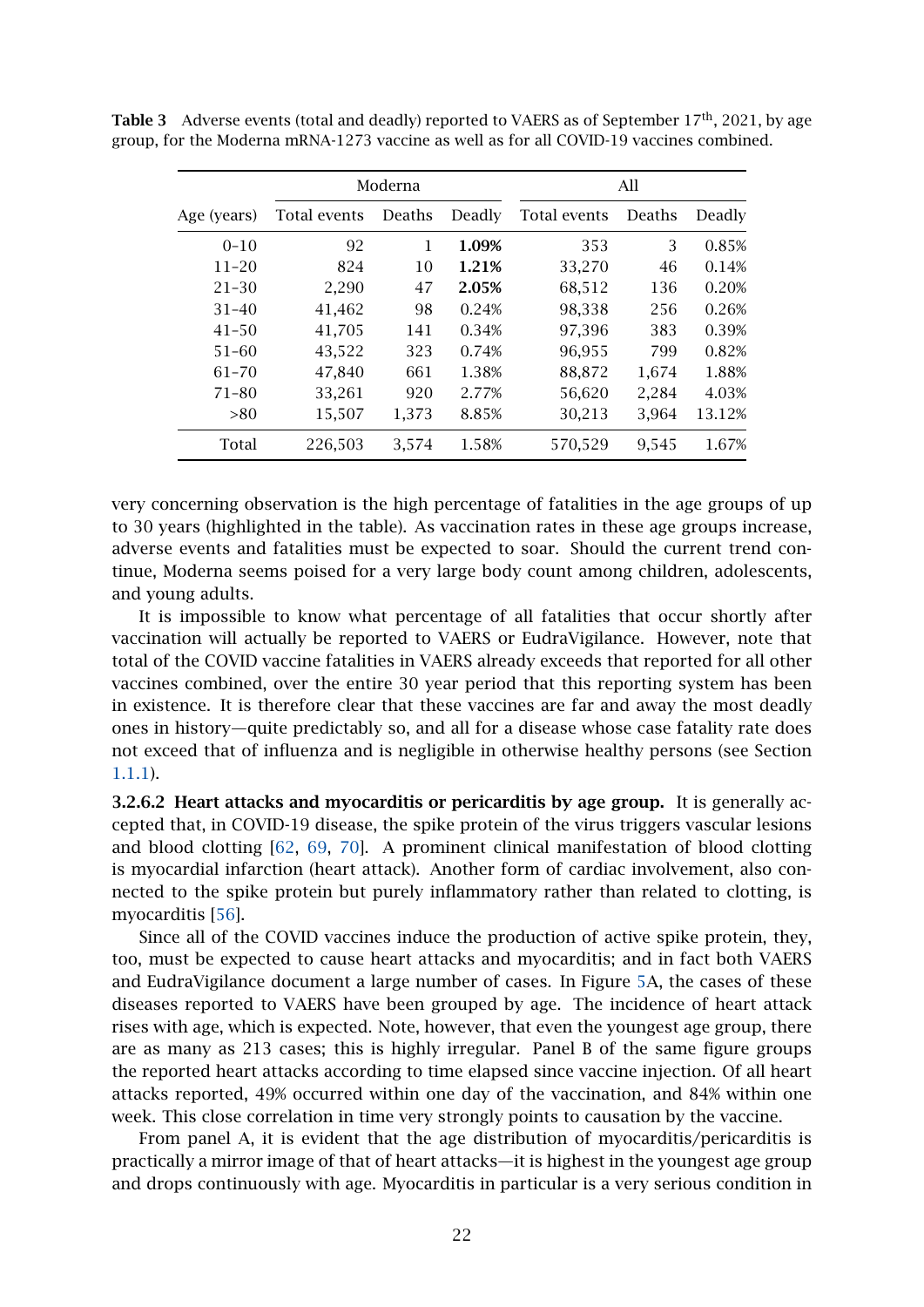<span id="page-22-1"></span>

Figure 5 Myocarditis/pericardits and heart attacks reported to VAERS for all COVID vaccines combined, as of September 10<sup>th</sup>, 2021 [\[71\]](#page-30-15). A: Disease cases by age group. B: Reported cases of heart attack by day after vaccination.

its own right; it can be fatal in the acute phase and is likely to leave behind some measure of lifelong functional impairment. Thus, overall, all age groups are at substantial risk to suffer grave harm to their cardiovascular health from the vaccines.

<span id="page-22-0"></span>3.2.6.3 Other severe events related to disrupted blood clotting. Aside from myocardial infarctions, the litany of diagnoses in both databases that indicate pathological activation of blood clotting is almost endless—strokes, thromboses in the brain and in other organs, pulmonary embolism; but also thrombocytopenia and bleeding, which result from excessive consumption of thrombocytes and of coagulation factors in disseminated intravascular coagulation. Clotting disorders caused many of the fatalities summarized above; in other cases, they caused severe acute disease, which will in many cases leave behind severe disability.

3.2.6.4 Other severe reactions. Severe reactions also include seizures and other neurological symptoms, particularly related to motor control, and severe systemic inflammation with damage to multiple organs. Again, in many of these patients, long-lasting or even permanent residual damage is highly likely.

3.2.6.5 Severe adverse reactions among adolescents. In the age group of 12-18 years, six deaths related to the Moderna vaccine were already reported to VAERS (see also Table [3\)](#page-21-0). In the same age group, there were 39 cases of seizures, as well as cases of stroke, myocardial infarction, and severe inflammatory disease.

While the numbers of adverse events so far are much lower than those among adults, this must in large measure be ascribed to the hitherto far lower rates of vaccination in this age group. Should systematic vaccination be green-lighted for adolescents, we must expect these numbers to rapidly climb to a level resembling that seen in adults.

**3.2.6.6 Miscarriages.** As of September  $10<sup>th</sup>$ , 2021, VAERS contains 1,812 case reports of miscarriage among vaccinated pregnant women. While it is difficult to ascertain what percentage of these miscarriages must be attributed to vaccination—the CDC claimed to have addressed this question [\[72\]](#page-30-16), but had to admit in an erratum that this study was completely botched [\[73\]](#page-30-17)—we must note that most of the cases in VAERS and in EudraVigilance were reported by healthcare professionals, who evidently considered a connection to the vaccine at least plausible.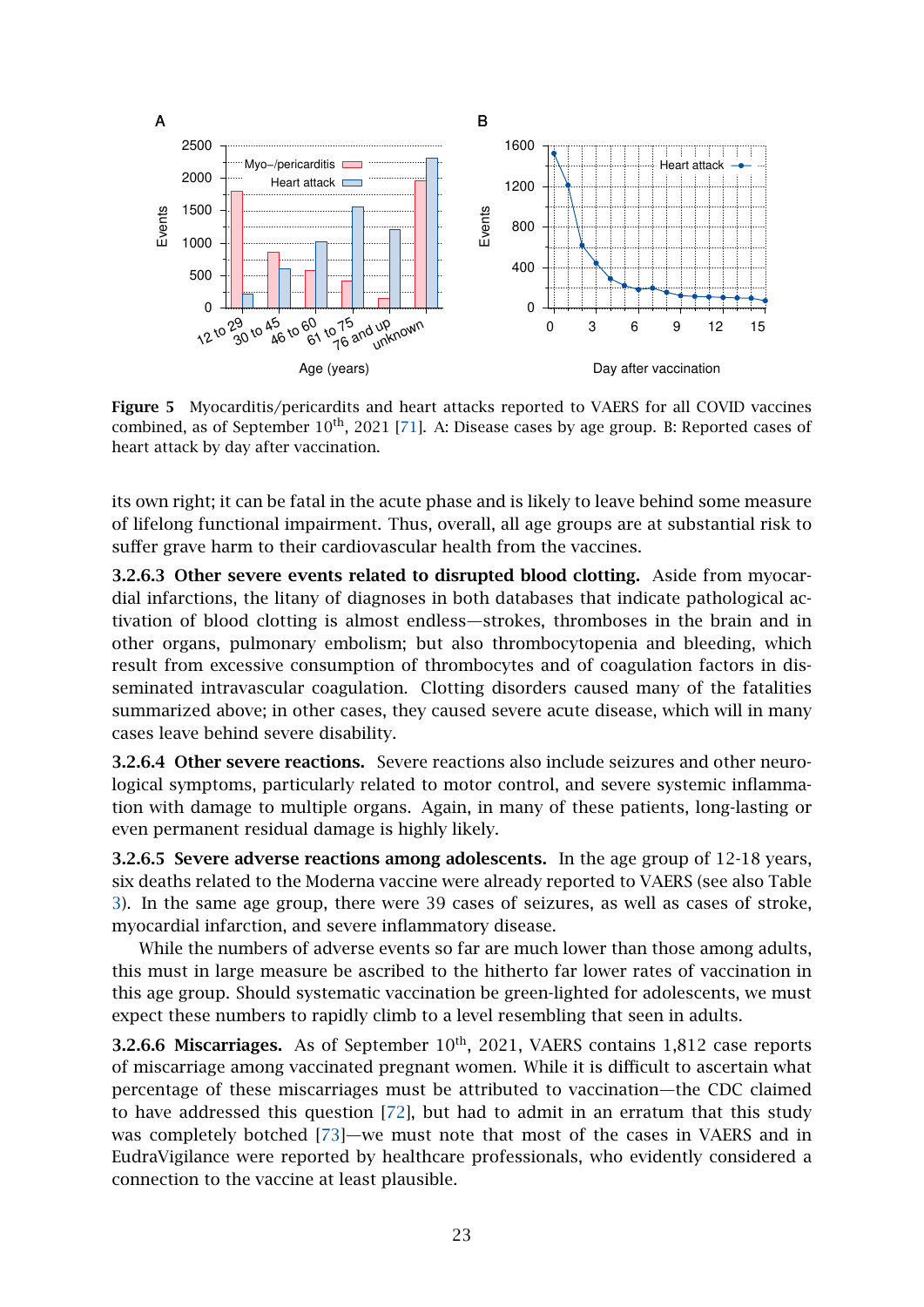This high number of reports alone would be reason enough to pause the vaccinations and investigate. We must also note that pregnant women had been excluded from the clinical trials on the Moderna vaccine, as well as on the other COVID vaccines. Continuing vaccination without proper investigation in the face of mounting indications of harm is completely irresponsible.

<span id="page-23-0"></span>3.2.6.7 Deaths among breastfed infants. Although this issue does not directly relate to the age group which is the focus of this lawsuit and this expert opinion, it bears mention that both VAERS and EudraVigilance contain reports of gastrointestinal bleeding and death among breastfed children shortly after their mothers had received the Pfizer mRNA vaccine. Two similar cases, but without fatal outcome, which involve the Moderna vaccine are on file with VAERS.

In Section [3.2.2.3,](#page-16-0) we discussed the possibility of vaccine uptake into the placenta and the breast glands. The reported miscarriages and fatalities in newborns indicate that these risks must be taken very seriously, and that both Pfizer and Moderna acted negligently in not investigating them in any of their reported preclinical and clinical trials.

3.3 Missing evidence. We saw above that significant positive indications of risk were neglected in the clinical trials and in the subsequent rushed emergency approval of the Moderna vaccine, with unfortunate yet predictable outcomes. Equally damning is the list of omissions—potential risks that should have been investigated in preclinical or clinical trials but never were.

3.3.1 Proper pharmacokinetics. Section [3.2.3.1](#page-16-1) described some experiments pertaining to the distribution and elimination of a surrogate vaccine. These studies were deficient in several ways:

- 1. They used mRNA molecules that encoded proteins other than the SARS-CoV-2 spike protein. Since the spike protein increases capillary leakage, including at the blood brain barrier [\[53,](#page-29-13) [74,](#page-31-0) [75\]](#page-31-1), the possibility that expression of the spike protein will change the tissue distribution and penetration of the vaccine particles must be considered and experimentally addressed.
- 2. No studies were reported on the pharmacokinetics of the cationic lipid (SM-102) which is contained in the mRNA-1273 vaccine. The surrogate studies with "SM-86, a close structural analogue" [\[45,](#page-29-5) p. 53] are not an acceptable substitute. Likewise, proper pharmacokinetic studies on the second synthetic lipid component (PEG2000-DMG) are missing.

EMA should have insisted that the distribution and the elimination of both SM-102 and PEG2000-DMG be fully characterized in animal experiments.

### 3.3.2 Drug interactions. The EMA report states (page 119):

*Study P301 was not intended to measure drug interactions or the impact of other vaccines being administered in a close temporal relationship to mRNA-1273, based on exclusion criterion 'Has received or plans to receive a non-study vaccine within 28 days prior to or after any dose of IP (except for seasonal influenza vaccine which is not permitted within 14 days before or after any dose of IP).'*

Immunosuppressive effects of mRNA-1273 are apparent from a drop of blood lymphocyte numbers among those vaccinated, as well as from clinical observations of Herpes zoster (shingles), which arises through the reactivation of persistent varicella-zoster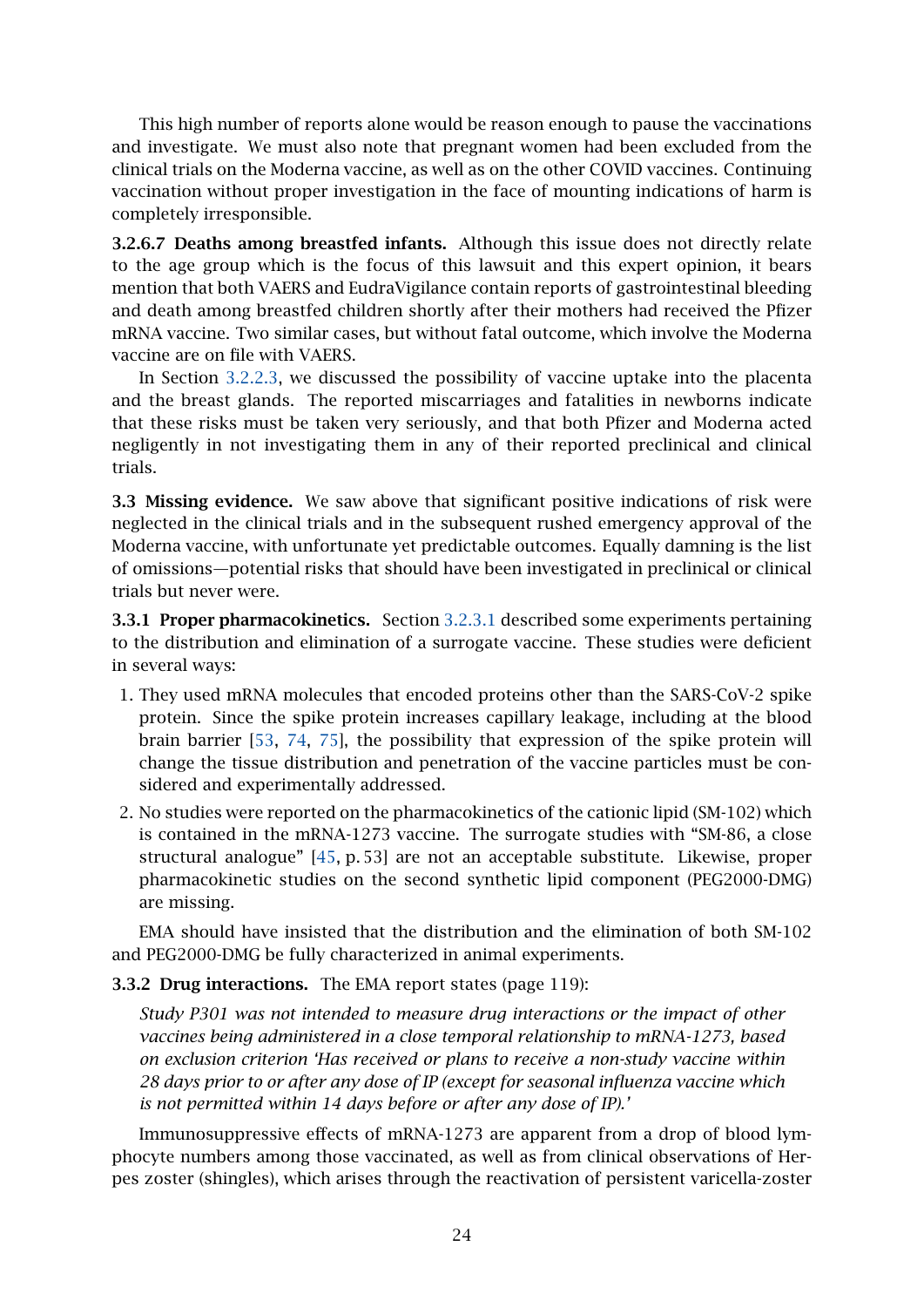virus [\[76](#page-31-2)[–78\]](#page-31-3). This suggests that the desired immune response to other vaccines administered shortly before or after the Moderna vaccine may be impaired. In real life, it is not always feasible to avoid the application of multiple vaccines within a short time frame. Therefore, this potential immunological interaction should have been studied.

Furthermore, studies of interactions should not have been limited to vaccines alone but also included other drugs, since many potential recipients of the vaccine will be on some kind of permanent medication. One area of particular concern is the experimentally apparent liver toxicity of mRNA-1273. The liver has a central place in the metabolic inactivation and disposal of many drugs; any interference with the function of this organ immediately creates numerous possibilities of adverse drug interactions.

3.3.3 Genotoxicity. We had seen in Section [3.2.3.6](#page-18-0) that Moderna tried to explain away the observed increase in micronucleated erythrocytes as a consequence of impaired clearance in the spleen (i.e., of spleen toxicity). Aside from the fact that genotoxicity of cationic lipids is in fact well documented, the question whether micronucleated erythrocytes had been elevated due to increased formation or rather by decreased destruction within the spleen could have been answered experimentally by applying the micronucleus assay to cell types that are not subject to spleen clearance, such as for example fibroblasts or buccal epithelial cells [\[66\]](#page-30-10). EMA should have demanded that Pfizer provide such experimental answers.

3.3.4 Carcinogenicity. Genotoxicity implies carcinogenicity. Since the limited available evidence clearly points to LNP genotoxicity, experimental studies to determine the carcinogenic potential of the mRNA-1273 vaccine would have been necessary and urgent. However, on this point, the EMA report contains no more than this barren statement:

*No carcinogenicity studies were submitted. This is scientifically acceptable and in line with relevant guidelines on non-clinical development of vaccine candidates. The components of the vaccine formulation are lipids and natural nucleosides that are not expected to have carcinogenic potential.*

In other words, Moderna was absolved of its responsibility to prove that its vaccine is not carcinogenic simply by using the semantic trick of calling this experimental gene therapy a "vaccine."

The rationale behind imposing less stringent rules for safety tests on vaccines than on other kinds of drugs is that the chemical ingredients of conventional vaccines are usually well known. However, this is clearly not the case with the mRNA-1273 vaccine, which aside from the synthetic mRNA also contains two novel synthetic lipids (SM-102 and PEG2000-DMG) which have never before been approved as ingredients of clinical drugs or vaccines. In light of the strong indications of genotoxicity, the statement that these compounds "are not expected to have carcinogenic potential" is scientifically untenable.

Considering its mode of action, the mRNA-1273 vaccine should not have been treated like a conventional vaccine, but rather have been held to the same standard that applies to gene therapy products. The vaccine mRNA can undergo reverse transcription to DNA inside the target cell and then integrate into the cellular genome. For such products, the applicable FDA recommendation states that a long term follow-up study (LTFU) of up to 15 years is necessary. This study must include the investigation of new malignancies or haematological disorders, new incidence or exacerbation of a pre-existing neurological disorder, rheumatologic or other autoimmune disorder, or potentially product-related infection. The contrast between these comprehensive and rigorous conventional guide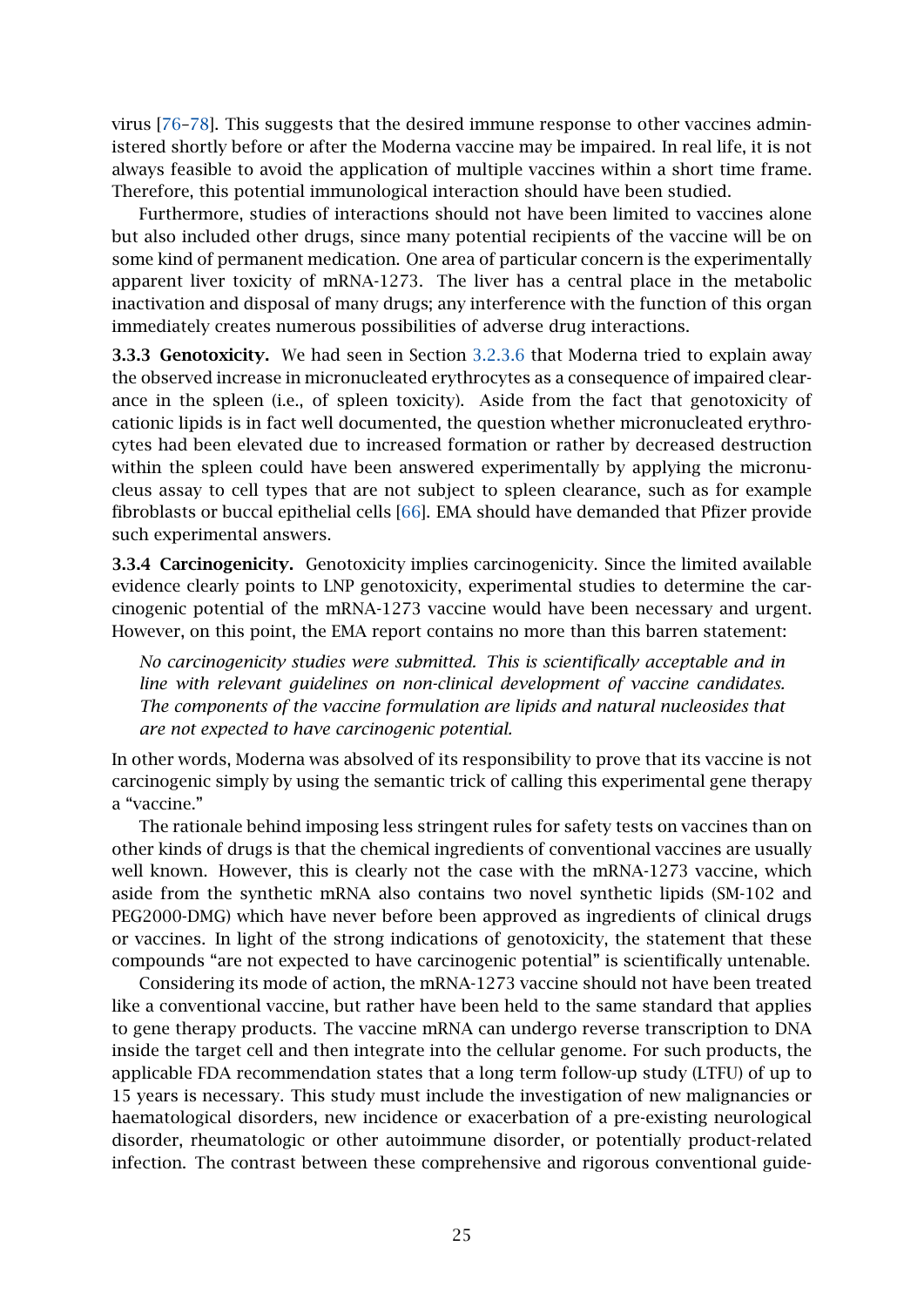lines and the complete lack of long-term safety studies with the Moderna vaccine could not be more stark.

3.3.5 Reproduction toxicity. As noted in Section [3.2.3.5,](#page-17-0) the fertility index in rats which were injected with mRNA-1273 dropped by 9% (from 93% to 84%). The numbers of animals tested, and therefore the statistical power of this study, are not stated. EMA should have demanded that this study be conducted on a scale sufficient to decide whether or not the observed effect on the fertility index is statistically significant.

The EMA report notes that in these animal trials no vaccine doses were injected during the crucial developmental period of embryonic organogenesis. It is at this stage that teratogenic compounds induce severe malformations. Therefore, the teratogenic effect of the vaccine has really not been evaluated at all.

Moderna also neglected to report on the accumulation of vaccine in the placenta, as well as on the transmission of the vaccine in breast milk. The latter question has been independently studied by Golan et al., who found no vaccine mRNA in the breast milk of women previously vaccinated with the Pfizer or the Moderna vaccine [\[79\]](#page-31-4), as well as by Low et al., who did find "minimal transfer" of mRNA in the breast milk of mothers after they had received the Pfizer vaccine [\[80\]](#page-31-5). Studies on the breast milk level of the spike protein, which might also cause toxic effects in the infant, seem to be lacking entirely. The case reports discussed in Section [3.2.6.7](#page-23-0) prove that this risk must be taken very seriously.

3.3.6 Autoimmunity. Exposure to the vaccine will lead to cell damage due to the cationic lipids, and also to immune attack on cells producing the spike protein. From the cells undergoing destruction, proteins and other macromolecules will be released; such material must then be cleared away by macrophages.

When the clearing system is overloaded because of excessive cell damage and apoptosis (cell death), then the accumulation of cellular debris will lead to chronically excessive type I interferon release; this, in turn, will trigger further inflammation. With time, some macromolecules in the debris will become targets for the formation of autoantibodies and the activation of autoreactive cytotoxic T cells—they will begin to function as auto-antigens. This then leads to further tissue damage and the release of more autoantigens—autoimmune disease will develop. Such an outcome is particularly likely in immunocompromised people or in those who are genetically predisposed to autoimmune disease (e.g. those with the HLA-B27 allele).

The risk of autoimmunity induced by mRNA-1273 could be adequately addressed only in long-term studies; as with fertility or cancer, the very short period of preclinical and clinical testing means that we are flying blind. It should go without saying that all of these risks are particularly grave with children, adolescents, and young adults.

3.3.7 Antibody-dependent enhancement. While antibodies in principle serve to protect us from infections, in some cases they can increase disease severity. This phenomenon is referred to as antibody-dependent enhancement.

3.3.7.1 The principle. Generally speaking, the antibody response to a virus will be composed of many different clonal variants (idiotypes); some, but not all of these idiotypes will neutralize the virus in question. While in most cases non-neutralizing antibodies are not harmful, with some viruses they can actually make matters worse by facilitating entry of these viruses into host cells. This occurs because certain cells of the immune system are supposed to take up antibody-tagged microbes and destroy them. If a virus particle to which antibodies have bound is taken up by such a cell but then manages to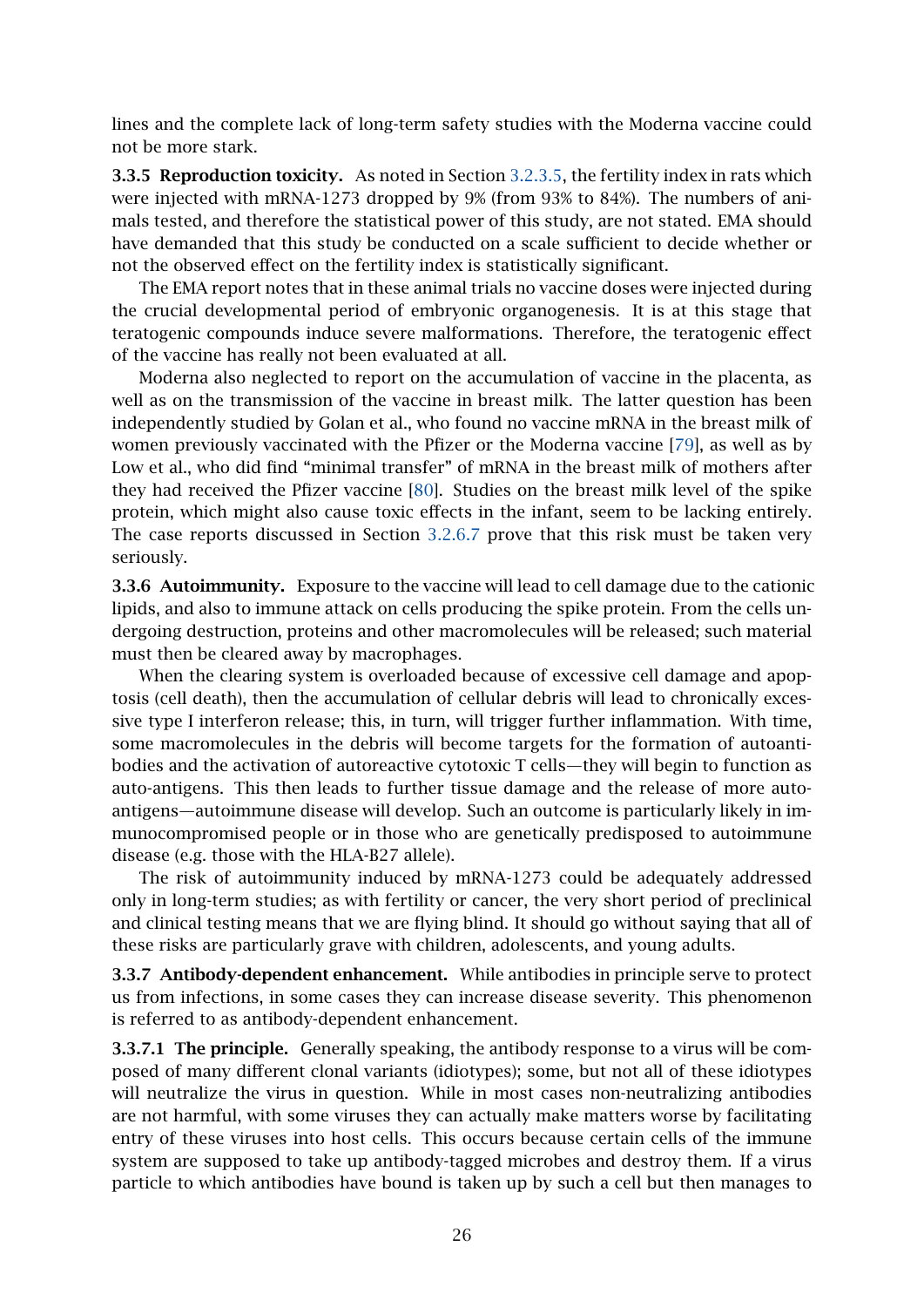evade destruction, it may instead start to multiply within this cell. Overall, the antibody will then have enhanced the replication of the virus. Clinically, this antibody-dependent enhancement (ADE) can cause a hyperinflammatory response (a "cytokine storm") that will amplify the damage to our lungs, liver and other organs of our body.

ADE can occur both after natural infection and after vaccination; in the latter case, it is sometimes referred to as vaccine-associated enhancement of disease (VAED). The effect has been observed with several virus families, including Dengue virus, Ebola virus, respiratory syncytial virus (RSV), and HIV [\[81\]](#page-31-6). Importantly, ADE also occurs with coronaviruses, and it has been documented in particular with SARS, whose causative agent is closely related to SARS-CoV-2. Attempts to develop vaccines to SARS repeatedly failed due to ADE—the vaccines did induce antibodies, but when the vaccinated animals were subsequently challenged with the virus, they became more ill than the unvaccinated controls (see e.g. [\[82\]](#page-31-7)).

3.3.7.2 SARS-CoV-2 and ADE. The possibility of ADE in the context of natural infection with SARS-CoV-2, as well as of vaccination against it, has been acknowledged [\[83\]](#page-31-8). More specifically, ADE due to spike protein antibodies elicited by other coronavirus strains has been invoked to account for the peculiar geographical distribution of COVID clinical disease severity within China [\[84\]](#page-31-9). However, the experimental research required to address ADE remains missing, even after more than one year into the pandemic.

With some experimental SARS vaccines, ADE could be mitigated through the use of inulin-based adjuvants [\[85\]](#page-31-10). This approach might be feasible for avoiding ADE with COVID-19 vaccines also, but so far this appears not to have been investigated with any of the existing COVID vaccines.

Moderna and the regulatory bodies are well aware of the risk of ADE as well. The EMA report summarizes the information supplied by Moderna as follows (page 126):

*The potential risk of VAED was assessed in non-clinical animal models in mice and non-human primates and raised no concerns based on a Th1 skewed type of immune response ... In the pivotal [clinical] trial, ... 30 cases of severe COVID-19 were reported in the placebo group, while 0 case was reported in the vaccine group, providing no signal for a possible disease enhancement after vaccination with mRNA-1273.*

Overall, it is clear that the risk of ADE is recognized in theory but has not been addressed in practice with any degree of rigour; in particular, no animal trials with virus challenge after immunization have been reported. Given the abundant evidence of ADE with experimental SARS vaccines, this is unacceptable.

#### References

- <span id="page-26-0"></span>[1] J. P. A. Ioannidis: Infection fatality rate of COVID-19 inferred from seroprevalence data. *Bull. World Health Organ.* (2020), BLT.20.265892. url: [https://www.who.int/bulletin/](https://www.who.int/bulletin/online_first/BLT.20.265892.pdf) [online\\_first/BLT.20.265892.pdf](https://www.who.int/bulletin/online_first/BLT.20.265892.pdf).
- <span id="page-26-1"></span>[2] J. P. A. Ioannidis: Reconciling estimates of global spread and infection fatality rates of COVID-19: An overview of systematic evaluations. *Eur. J. Clin. Invest.* 5 (2021), e133554. pmid: [33768536](http://www.ncbi.nlm.nih.gov/pubmed/33768536).
- <span id="page-26-2"></span>[3] N. Rajapakse and D. Dixit: Human and novel coronavirus infections in children: a review. Paediatrics and international child health 41 (2021), 36-55. PMID: [32584199](http://www.ncbi.nlm.nih.gov/pubmed/32584199).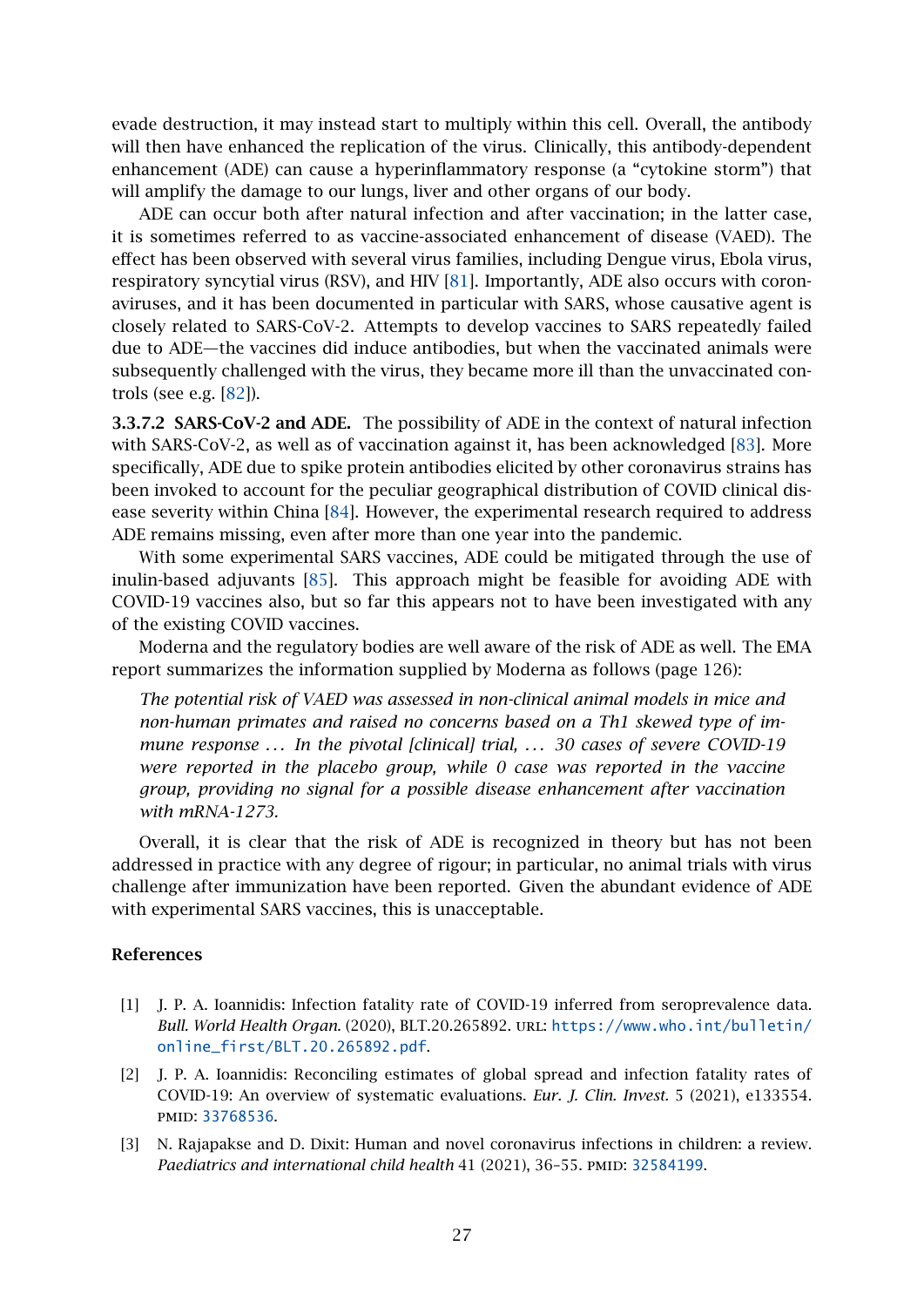- <span id="page-27-0"></span>[4] L. Galow et al.: Lower household transmission rates of SARS-CoV-2 from children compared to adults. *J. Infect.* 83 (2021), e34-e36. DOI: [10.1016/j.jinf.2021.04.022](http://dx.doi.org/10.1016/j.jinf.2021.04.022).
- <span id="page-27-1"></span>[5] S. Tsabouri et al.: Risk Factors for Severity in Children with Coronavirus Disease 2019: A Comprehensive Literature Review. *Pediatric clinics of North America* 68 (2021), 321–338. pmid: [33228941](http://www.ncbi.nlm.nih.gov/pubmed/33228941).
- <span id="page-27-2"></span>[6] J. Y. Abrams et al.: Multisystem Inflammatory Syndrome in Children Associated with Severe Acute Respiratory Syndrome Coronavirus 2: A Systematic Review. *J. Pediatr.* 226 (2020), 45– 54. pmid: [32768466](http://www.ncbi.nlm.nih.gov/pubmed/32768466).
- <span id="page-27-3"></span>[7] J. Loske et al.: Pre-activated antiviral innate immunity in the upper airways controls early SARS-CoV-2 infection in children. *Nature biotechnology* (2021). PMID: [34408314](http://www.ncbi.nlm.nih.gov/pubmed/34408314).
- <span id="page-27-4"></span>[8] Anonymous: *Bevölkerung nach Altersgruppen und Geschlecht*. 2020. URL: [https://www.](https://www.bpb.de/nachschlagen/zahlen-und-fakten/soziale-situation-in-deutschland/61538/altersgruppen) [bpb.de/nachschlagen/zahlen-und-fakten/soziale-situation-in-deutschland/](https://www.bpb.de/nachschlagen/zahlen-und-fakten/soziale-situation-in-deutschland/61538/altersgruppen) [61538/altersgruppen](https://www.bpb.de/nachschlagen/zahlen-und-fakten/soziale-situation-in-deutschland/61538/altersgruppen).
- <span id="page-27-5"></span>[9] C. Axfors and J. P. Ioannidis: Infection fatality rate of COVID-19 in community-dwelling populations with emphasis on the elderly: An overview. *medRxiv* (2021). DOI: [10.1101/](http://dx.doi.org/10.1101/2021.07.08.21260210) [2021.07.08.21260210](http://dx.doi.org/10.1101/2021.07.08.21260210).
- <span id="page-27-6"></span>[10] P. A. McCullough et al.: Multifaceted highly targeted sequential multidrug treatment of early ambulatory high-risk SARS-CoV-2 infection (COVID-19). *Reviews in cardiovascular medicine* 21 (2020), 517–530. pmid: [33387997](http://www.ncbi.nlm.nih.gov/pubmed/33387997).
- <span id="page-27-7"></span>[11] C. Bernigaud et al.: Oral ivermectin for a scabies outbreak in a long-term care facility: potential value in preventing COVID-19 and associated mortality. *Br. J. Dermatol.* 184 (2021), 1207–1209. pmid: [33454964](http://www.ncbi.nlm.nih.gov/pubmed/33454964).
- <span id="page-27-8"></span>[12] Anonymous: *WHO advises that ivermectin only be used to treat COVID-19 within clinical trials*. 2021. url: [https://www.who.int/news-room/feature-stories/detail/who](https://www.who.int/news-room/feature-stories/detail/who-advises-that-ivermectin-only-be-used-to-treat-covid-19-within-clinical-trials)[advises-that-ivermectin-only-be-used-to-treat-covid-19-within-clinical](https://www.who.int/news-room/feature-stories/detail/who-advises-that-ivermectin-only-be-used-to-treat-covid-19-within-clinical-trials)[trials](https://www.who.int/news-room/feature-stories/detail/who-advises-that-ivermectin-only-be-used-to-treat-covid-19-within-clinical-trials).
- <span id="page-27-9"></span>[13] J. Flood et al.: Paediatric multisystem inflammatory syndrome temporally associated with SARS-CoV-2 (PIMS-TS): Prospective, national surveillance, United Kingdom and Ireland, 2020. *The Lancet regional health. Europe* 3 (2021), 100075. pmid: [34027512](http://www.ncbi.nlm.nih.gov/pubmed/34027512).
- <span id="page-27-10"></span>[14] N. K. Shrestha et al.: Necessity of COVID-19 vaccination in previously infected individuals. *medRxiv* (2021). DOI: [10.1101/2021.06.01.21258176](http://dx.doi.org/10.1101/2021.06.01.21258176).
- <span id="page-27-11"></span>[15] S. S. Nielsen et al.: SARS-CoV-2 elicits robust adaptive immune responses regardless of disease severity. *EBioMedicine* 68 (2021), 103410. PMID: [34098342](http://www.ncbi.nlm.nih.gov/pubmed/34098342).
- <span id="page-27-12"></span>[16] K. G. Andersen et al.: The proximal origin of SARS-CoV-2. *Nat. Med.* 26 (2020), 450–452. doi: [10.1038/s41591-020-0820-9](http://dx.doi.org/10.1038/s41591-020-0820-9).
- <span id="page-27-13"></span>[17] B. Sørensen et al.: Biovacc-19: A Candidate Vaccine for Covid-19 (SARS-CoV-2) Developed from Analysis of its General Method of Action for Infectivity. *QRB Discovery* 1 (2020). DOI: [10.1017/qrd.2020.8](http://dx.doi.org/10.1017/qrd.2020.8).
- [18] B. Sørensen et al.: The evidence which suggests that this is no naturally evolved virus. *Preprint* (2020). url: [https : / / www . minervanett . no / files / 2020 / 07 / 13 /](https://www.minervanett.no/files/2020/07/13/TheEvidenceNoNaturalEvol.pdf) [TheEvidenceNoNaturalEvol.pdf](https://www.minervanett.no/files/2020/07/13/TheEvidenceNoNaturalEvol.pdf).
- [19] L. Yan et al.: Unusual Features of the SARS-CoV-2 Genome Suggesting Sophisticated Laboratory Modification Rather Than Natural Evolution and Delineation of Its Probable Synthetic Route. *Preprint* (2020). DOI: [10.5281/zenodo.4028830](http://dx.doi.org/10.5281/zenodo.4028830).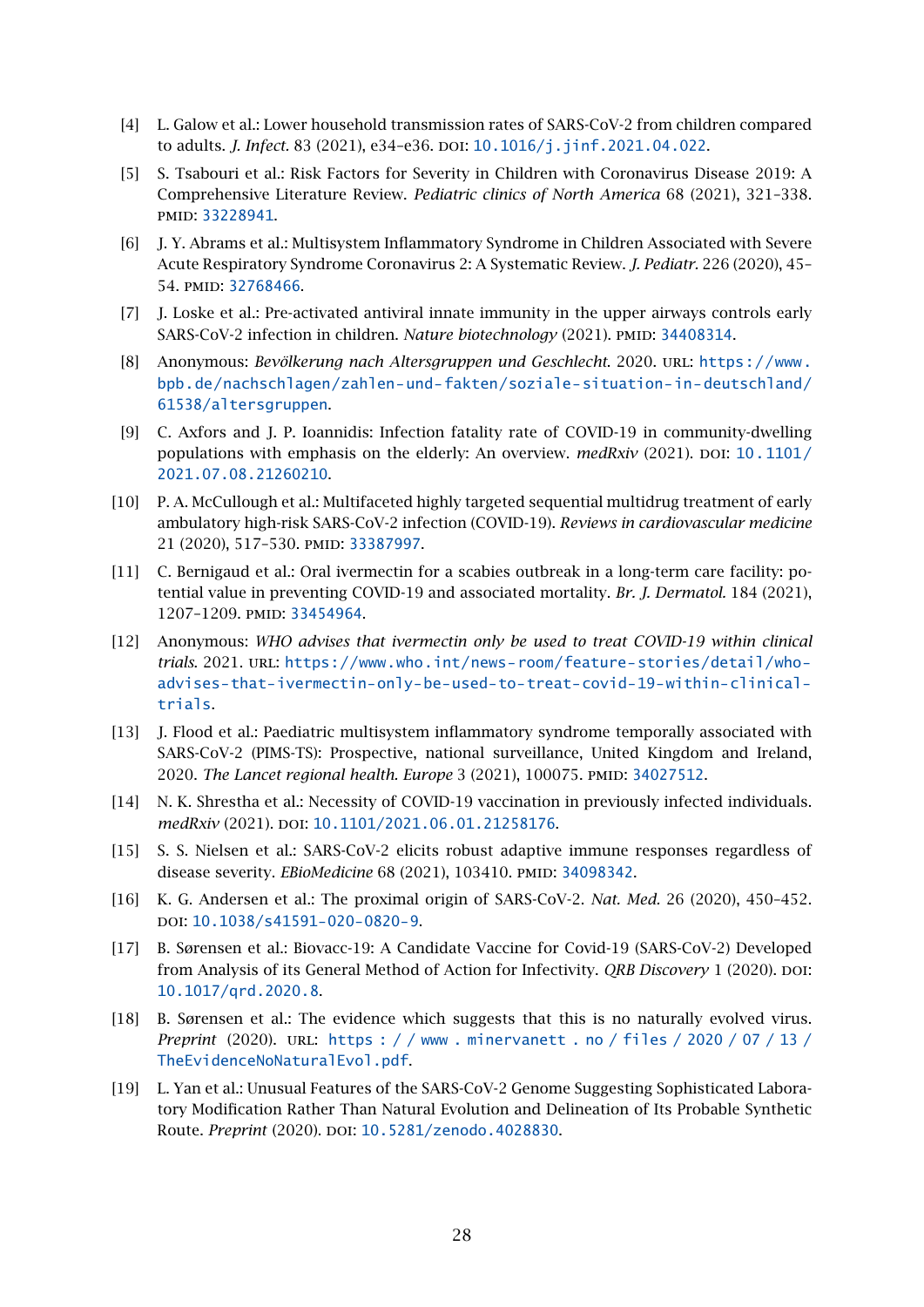- <span id="page-28-0"></span>[20] L. Yan et al.: SARS-CoV-2 Is an Unrestricted Bioweapon: A Truth Revealed through Uncovering a Large-Scale, Organized Scientific Fraud. *Preprint* (2020). DOI: [10.5281/zenodo.](http://dx.doi.org/10.5281/zenodo.4073131) [4073131](http://dx.doi.org/10.5281/zenodo.4073131).
- <span id="page-28-1"></span>[21] J. van Helden et al.: An appeal for an objective, open, and transparent scientific debate about the origin of SARS-CoV-2. *Lancet* (2021). DOI: [10.1016/s0140-6736\(21\)02019-5](http://dx.doi.org/10.1016/s0140-6736(21)02019-5).
- <span id="page-28-2"></span>[22] A. Grifoni et al.: Targets of T Cell Responses to SARS-CoV-2 Coronavirus in Humans with COVID-19 Disease and Unexposed Individuals. *Cell* 181 (2020), 1489-1501.e15. PMID: [32473127](http://www.ncbi.nlm.nih.gov/pubmed/32473127).
- [23] J. Mateus et al.: Selective and cross-reactive SARS-CoV-2 T cell epitopes in unexposed humans. *Science* 370 (2020), 89-94. PMID: [32753554](http://www.ncbi.nlm.nih.gov/pubmed/32753554).
- <span id="page-28-3"></span>[24] A. Nelde et al.: SARS-CoV-2-derived peptides define heterologous and COVID-19-induced T cell recognition. *Nature immunology* (2020). PMID: [32999467](http://www.ncbi.nlm.nih.gov/pubmed/32999467).
- <span id="page-28-4"></span>[25] A. Majdoubi et al.: A majority of uninfected adults show preexisting antibody reactivity against SARS-CoV-2. *JCI insight* 6 (2021). PMID: [33720905](http://www.ncbi.nlm.nih.gov/pubmed/33720905).
- <span id="page-28-5"></span>[26] E. R. Simula et al.: HCoV-NL63 and SARS-CoV-2 Share Recognized Epitopes by the Humoral Response in Sera of People Collected Pre- and during CoV-2 Pandemic. *Microorganisms* 8 (2020), 1993. DOI: [10.3390/microorganisms8121993](http://dx.doi.org/10.3390/microorganisms8121993).
- <span id="page-28-6"></span>[27] J. Braun et al.: Presence of SARS-CoV-2-reactive T cells in COVID-19 patients and healthy donors. *medRxiv* (2020). DOI: [10.1101/2020.04.17.20061440](http://dx.doi.org/10.1101/2020.04.17.20061440).
- <span id="page-28-7"></span>[28] K. G. Schmidt et al.: SARS-CoV-2-Seronegative Subjects Target CTL Epitopes in the SARS-CoV-2 Nucleoprotein Cross-Reactive to Common Cold Coronaviruses. *Front. Immunol.* 12 (2021), 627568. pmid: [33995351](http://www.ncbi.nlm.nih.gov/pubmed/33995351).
- <span id="page-28-8"></span>[29] M. Dugas et al.: Less severe course of COVID-19 is associated with elevated levels of antibodies against seasonal human coronaviruses OC43 and HKU1 (HCoV OC43, HCoV HKU1). *Int J Infect Dis* 105 (2021), 304-306. PMID: [33636357](http://www.ncbi.nlm.nih.gov/pubmed/33636357).
- [30] M. Dugas et al.: Lack of antibodies against seasonal coronavirus OC43 nucleocapsid protein identifies patients at risk of critical COVID-19. *J Clin Virol* 139 (2021), 104847. PMID: [33965698](http://www.ncbi.nlm.nih.gov/pubmed/33965698).
- [31] T. Yamaguchi et al.: Immunity against seasonal human coronavirus OC43 mitigates fatal deterioration of COVID-19. *Int J Infect Dis* (2021). PMID: [34273512](http://www.ncbi.nlm.nih.gov/pubmed/34273512).
- <span id="page-28-9"></span>[32] A. Yaqinuddin: Cross-immunity between respiratory coronaviruses may limit COVID-19 fatalities. *Med. Hypotheses* 144 (2020), 110049. PMID: [32758887](http://www.ncbi.nlm.nih.gov/pubmed/32758887).
- <span id="page-28-10"></span>[33] A. G. Mathioudakis et al.: Self-Reported Real-World Safety and Reactogenicity of COVID-19 Vaccines: A Vaccine Recipient Survey. *Life* 11 (2021). PMID: [33803014](http://www.ncbi.nlm.nih.gov/pubmed/33803014).
- <span id="page-28-11"></span>[34] S. Cao et al.: Post-lockdown SARS-CoV-2 nucleic acid screening in nearly ten million residents of Wuhan, China. *Nat. Commun.* 11 (2020), 5917. PMID: [33219229](http://www.ncbi.nlm.nih.gov/pubmed/33219229).
- <span id="page-28-12"></span>[35] R. Wölfel et al.: Virological assessment of hospitalized patients with COVID-2019. *Nature* 581 (2020), 465-469. PMID: [32235945](http://www.ncbi.nlm.nih.gov/pubmed/32235945).
- <span id="page-28-13"></span>[36] K. Basile et al.: Cell-based culture of SARS-CoV-2 informs infectivity and safe de-isolation assessments during COVID-19. *Clin. Infect. Dis.* (2020). PMID: [33098412](http://www.ncbi.nlm.nih.gov/pubmed/33098412).
- <span id="page-28-14"></span>[37] Anonymous: *Covid: Secret filming exposes contamination risk at test results lab*. 2021. url: <https://www.bbc.com/news/uk-56556806>.
- <span id="page-28-15"></span>[38] S. Yang and R. E. Rothman: PCR-based diagnostics for infectious diseases: uses, limitations, and future applications in acute-care settings. *Lancet Infect. Dis.* 4 (2004), 337-48. PMID: [15172342](http://www.ncbi.nlm.nih.gov/pubmed/15172342).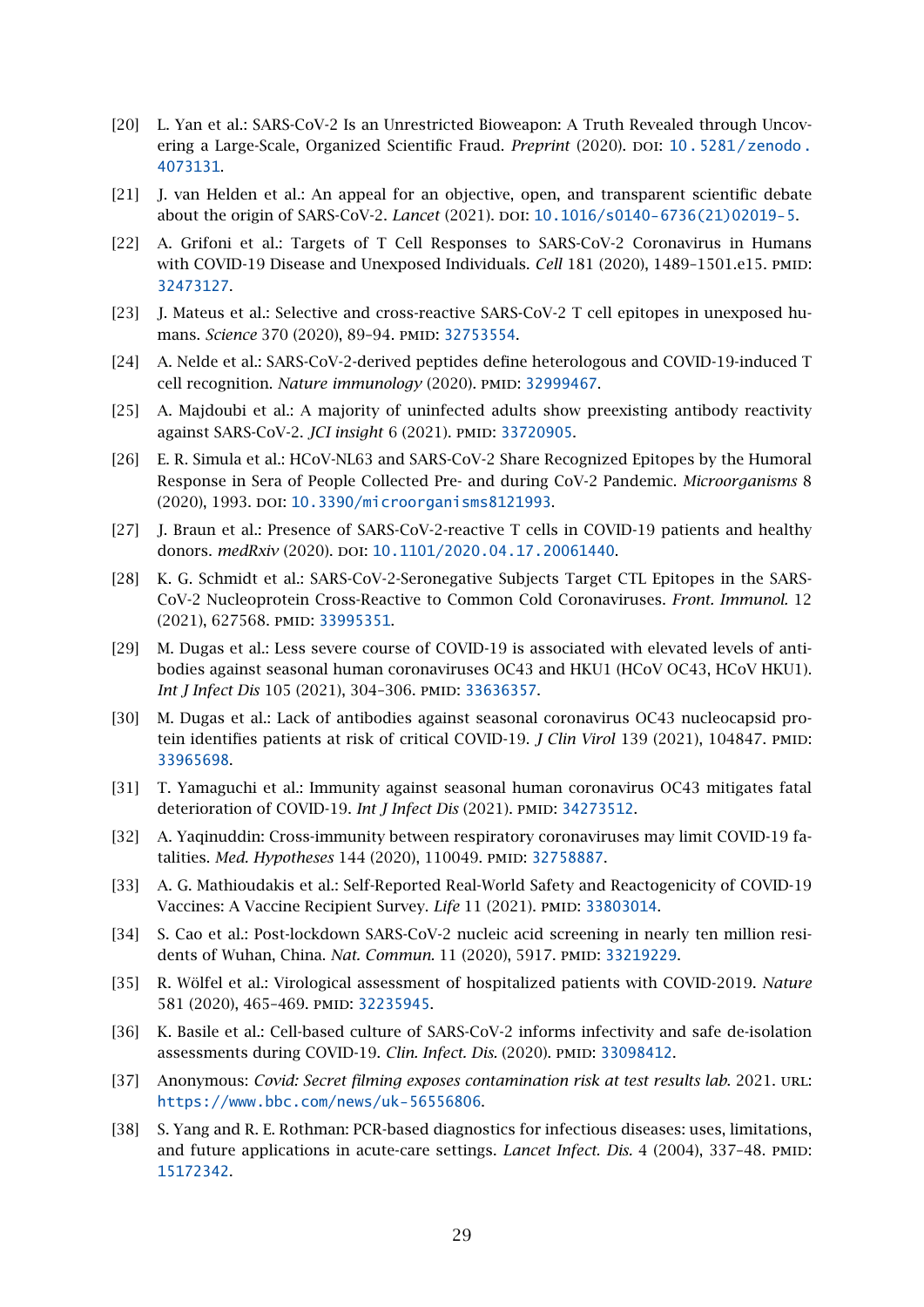- <span id="page-29-0"></span>[39] V. M. Corman et al.: Detection of 2019 novel coronavirus (2019-nCoV) by real-time RT-PCR. *Euro Surveill.* 25 (2020). PMID: [31992387](http://www.ncbi.nlm.nih.gov/pubmed/31992387).
- <span id="page-29-1"></span>[40] Anonymous: *Corman-Drosten review report*. 2020. url: [https://cormandrostenreview.](https://cormandrostenreview.com/) [com/](https://cormandrostenreview.com/).
- <span id="page-29-2"></span>[41] R. Jaafar et al.: Correlation Between 3790 Quantitative Polymerase Chain Reaction-Positives Samples and Positive Cell Cultures, Including 1941 Severe Acute Respiratory Syndrome Coronavirus 2 Isolates. *Clin. Infect. Dis.* 72 (2020), e921. PMID: [32986798](http://www.ncbi.nlm.nih.gov/pubmed/32986798).
- [42] F. M. Liotti et al.: Assessment of SARS-CoV-2 RNA Test Results Among Patients Who Recovered From COVID-19 With Prior Negative Results. *JAMA internal medicine* 181 (2020), 702–704. pmid: [33180119](http://www.ncbi.nlm.nih.gov/pubmed/33180119).
- <span id="page-29-3"></span>[43] J. Bullard et al.: Predicting Infectious Severe Acute Respiratory Syndrome Coronavirus 2 From Diagnostic Samples. *Clin. Infect. Dis.* 71 (2020), 2663–2666. pmid: [32442256](http://www.ncbi.nlm.nih.gov/pubmed/32442256).
- <span id="page-29-4"></span>[44] Anonymous: *FDA briefing document: Moderna MRNA-1273*. 2020. URL: [https://www.fda.](https://www.fda.gov/media/144452/download) [gov/media/144452/download](https://www.fda.gov/media/144452/download).
- <span id="page-29-5"></span>[45] Anonymous: *EMA Assessment report/COVID-19 Vaccine Moderna*. 2021. url: [https : / /](https://www.ema.europa.eu/en/documents/assessment-report/spikevax-previously-covid-19-vaccine-moderna-epar-public-assessment-report_en.pdf) www.ema.europa.eu/en/documents/assessment-report/spikevax-previously[covid-19-vaccine-moderna-epar-public-assessment-report\\_en.pdf](https://www.ema.europa.eu/en/documents/assessment-report/spikevax-previously-covid-19-vaccine-moderna-epar-public-assessment-report_en.pdf).
- <span id="page-29-6"></span>[46] K. Ali et al.: Evaluation of mRNA-1273 SARS-CoV-2 Vaccine in Adolescents. *N. Engl. J. Med.* (2021). PMID: [34379915](http://www.ncbi.nlm.nih.gov/pubmed/34379915).
- <span id="page-29-7"></span>[47] C. M. Brown et al.: Outbreak of SARS-CoV-2 Infections, Including COVID-19 Vaccine Breakthrough Infections, Associated with Large Public Gatherings—Barnstable County, Massachusetts, July 2021. *MMWR. Morbidity and mortality weekly report* 70 (2021), 1059–1062. pmid: [34351882](http://www.ncbi.nlm.nih.gov/pubmed/34351882).
- <span id="page-29-8"></span>[48] M. Bergwerk et al.: Covid-19 Breakthrough Infections in Vaccinated Health Care Workers. *N. Engl. J. Med.* (2021). PMID: [34320281](http://www.ncbi.nlm.nih.gov/pubmed/34320281).
- <span id="page-29-9"></span>[49] K. M. Sankary et al.: Breakthrough cases of COVID-19 in vaccinated United States Veterans with spinal cord injuries and disorders. *Spinal cord* (2021). PMID: [34404912](http://www.ncbi.nlm.nih.gov/pubmed/34404912).
- <span id="page-29-10"></span>[50] A. F. Ogata et al.: Ultra-Sensitive Serial Profiling of SARS-CoV-2 Antigens and Antibodies in Plasma to Understand Disease Progression in COVID-19 Patients with Severe Disease. *Clin.* Chem. 66 (2020), 1562-1572. PMID: [32897389](http://www.ncbi.nlm.nih.gov/pubmed/32897389).
- <span id="page-29-11"></span>[51] L. M. Grobbelaar et al.: SARS-CoV-2 spike protein S1 induces fibrin(ogen) resistant to fibri-nolysis: Implications for microclot formation in COVID-19 (2021). DOI: [10.1101/2021.03.](http://dx.doi.org/10.1101/2021.03.05.21252960) [05.21252960](http://dx.doi.org/10.1101/2021.03.05.21252960).
- <span id="page-29-12"></span>[52] A. V. Letarov et al.: Free SARS-CoV-2 Spike Protein S1 Particles May Play a Role in the Pathogenesis of COVID-19 Infection. *Biochemistry Mosc* 86 (2021), 257-261. PMID: [33838638](http://www.ncbi.nlm.nih.gov/pubmed/33838638).
- <span id="page-29-13"></span>[53] T. P. Buzhdygan et al.: The SARS-CoV-2 spike protein alters barrier function in 2D static and 3D microfluidic in-vitro models of the human blood-brain barrier. *Neurobiol Dis* 146 (2020), 105131. pmid: [33053430](http://www.ncbi.nlm.nih.gov/pubmed/33053430).
- <span id="page-29-14"></span>[54] S. Raghavan et al.: SARS-CoV-2 Spike Protein Induces Degradation of Junctional Proteins That Maintain Endothelial Barrier Integrity. *Frontiers Cardiovasc Med* 8 (2021). PMID: [34179146](http://www.ncbi.nlm.nih.gov/pubmed/34179146).
- <span id="page-29-15"></span>[55] R. Amraie et al.: CD209L/L-SIGN and CD209/DC-SIGN act as receptors for SARS-CoV-2 and are differentially expressed in lung and kidney epithelial and endothelial cells. *bioRxiv* (2020). pmid: [32607506](http://www.ncbi.nlm.nih.gov/pubmed/32607506).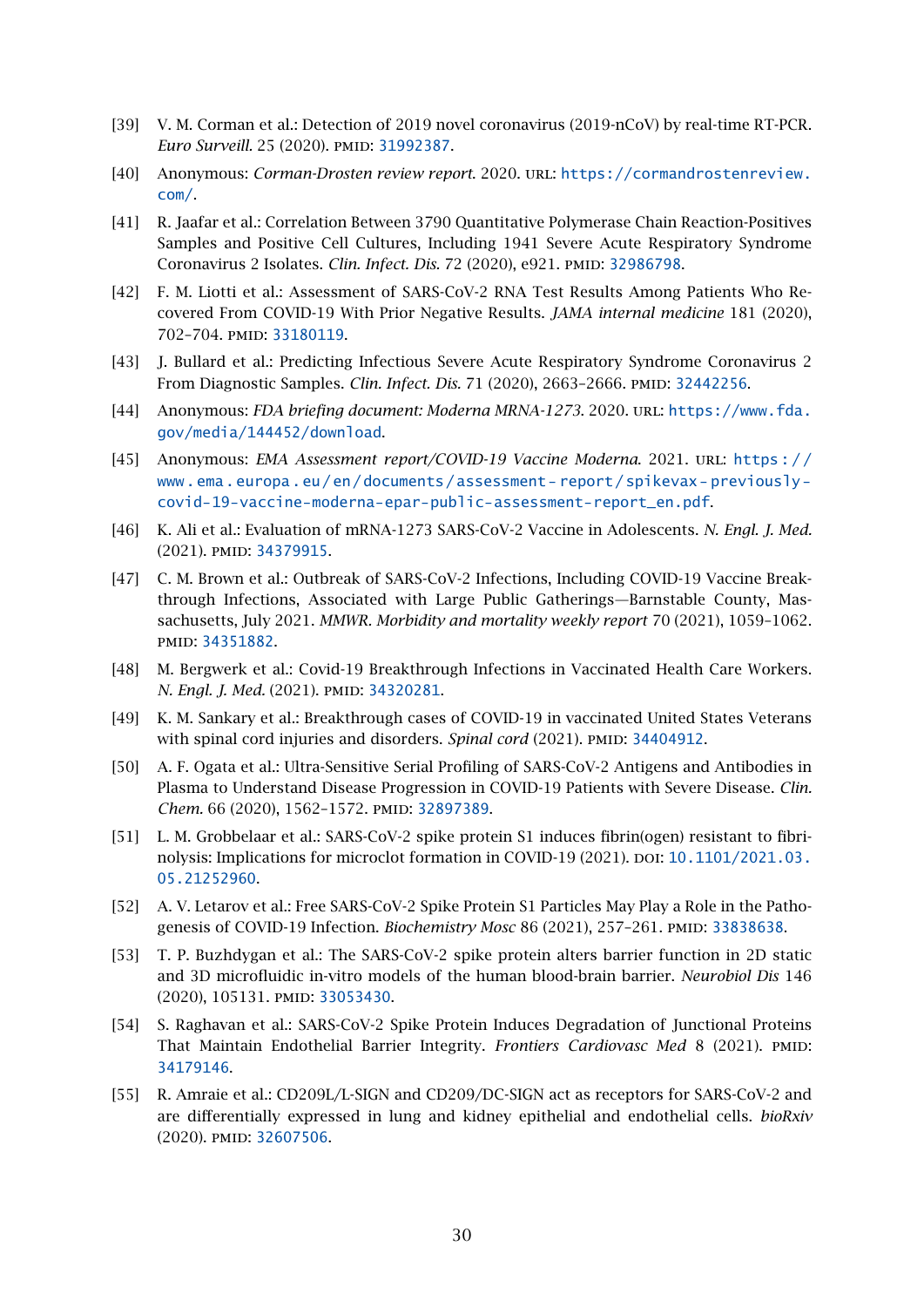- <span id="page-30-0"></span>[56] B. Siripanthong et al.: Recognizing COVID-19-related myocarditis: The possible pathophysiology and proposed guideline for diagnosis and management. *Heart rhythm* 17 (2020), 1463–1471. pmid: [32387246](http://www.ncbi.nlm.nih.gov/pubmed/32387246).
- <span id="page-30-1"></span>[57] A. F. Ogata et al.: Circulating SARS-CoV-2 Vaccine Antigen Detected in the Plasma of mRNA-1273 Vaccine Recipients. *Clin. Infect. Dis.* (2021). PMID: [34015087](http://www.ncbi.nlm.nih.gov/pubmed/34015087).
- <span id="page-30-4"></span>[58] W. L. Nyhan: Disorders of purine and pyrimidine metabolism. *Mol. Genet. Metab.* 86 (2005), 25–33. pmid: [16176880](http://www.ncbi.nlm.nih.gov/pubmed/16176880).
- <span id="page-30-2"></span>[59] V. Francia et al.: The Biomolecular Corona of Lipid Nanoparticles for Gene Therapy. *Biocon-*jug. Chem. 31 (2020), 2046-2059. PMID: [32786370](http://www.ncbi.nlm.nih.gov/pubmed/32786370).
- <span id="page-30-3"></span>[60] Anonymous: *SARS-CoV-2 mRNA Vaccine (BNT162, PF-07302048) 2.6.4 Summary statement of the pharmacokinetic study [English translation]*. 2020. url: [https : / / archive . org /](https://archive.org/details/pfizer-confidential-translated) [details/pfizer-confidential-translated](https://archive.org/details/pfizer-confidential-translated).
- <span id="page-30-5"></span>[61] C. Magro et al.: Complement associated microvascular injury and thrombosis in the pathogenesis of severe COVID-19 infection: A report of five cases. *Transl Res* 220 (2020), 1–13. pmid: [32299776](http://www.ncbi.nlm.nih.gov/pubmed/32299776).
- <span id="page-30-6"></span>[62] C. M. Magro et al.: Severe COVID-19: A multifaceted viral vasculopathy syndrome. *Annals of diagnostic pathology* 50 (2021), 151645. PMID: [33248385](http://www.ncbi.nlm.nih.gov/pubmed/33248385).
- <span id="page-30-7"></span>[63] C. Li et al.: Intravenous injection of COVID-19 mRNA vaccine can induce acute myopericarditis in mouse model. *Clin. Infect. Dis.* (2021). PMID: [34406358](http://www.ncbi.nlm.nih.gov/pubmed/34406358).
- <span id="page-30-8"></span>[64] Y. Suzuki et al.: The micronucleus test and erythropoiesis. Effects of erythropoietin and a mutagen on the ratio of polychromatic to normochromatic erythrocytes (P/N ratio). *Mutagenesis* 4 (1989), 420-4. PMID: [2516221](http://www.ncbi.nlm.nih.gov/pubmed/2516221).
- <span id="page-30-9"></span>[65] J. A. Heddle et al.: The induction of micronuclei as a measure of genotoxicity. A report of the U.S. Environmental Protection Agency Gene-Tox Program. *Mutat. Res.* 123 (1983), 61– 118. pmid: [6888413](http://www.ncbi.nlm.nih.gov/pubmed/6888413).
- <span id="page-30-10"></span>[66] S. Sommer et al.: Micronucleus Assay: The State of Art, and Future Directions. *Int. J. Mol.* Sci. 21 (2020). PMID: [32102335](http://www.ncbi.nlm.nih.gov/pubmed/32102335).
- <span id="page-30-11"></span>[67] C. T. Inglut et al.: Immunological and Toxicological Considerations for the Design of Liposomes. *Nanomaterials* 10 (2020). PMID: [31978968](http://www.ncbi.nlm.nih.gov/pubmed/31978968).
- <span id="page-30-12"></span>[68] B. Shilhavy: *24,526 Deaths and 2,317,495 Injuries Following COVID Shots Reported in European Union's Database of Adverse Drug Reactions.* 2021. URL: https:// [healthimpactnews.com/2021/24526-deaths-2317495-injuries-following-covid](https://healthimpactnews.com/2021/24526-deaths-2317495-injuries-following-covid-shots-reported-in-european-unions-database-of-adverse-drug-reactions/)[shots-reported-in-european-unions-database-of-adverse-drug-reactions/](https://healthimpactnews.com/2021/24526-deaths-2317495-injuries-following-covid-shots-reported-in-european-unions-database-of-adverse-drug-reactions/).
- <span id="page-30-13"></span>[69] S. Biswas et al.: Blood clots in COVID-19 patients: Simplifying the curious mystery. *Med. Hypotheses* 146 (2021), 110371. PMID: [33223324](http://www.ncbi.nlm.nih.gov/pubmed/33223324).
- <span id="page-30-14"></span>[70] S. Buonvino and S. Melino: New Consensus pattern in Spike CoV-2: potential implications in coagulation process and cell-cell fusion. *Cell death discovery* 6 (2020), 134. pmid: [33262894](http://www.ncbi.nlm.nih.gov/pubmed/33262894).
- <span id="page-30-15"></span>[71] Anonymous: *OpenVAERS COVID Vaccine Data*. 2021. url: [https://www.openvaers.com/](https://www.openvaers.com/covid-data) [covid-data](https://www.openvaers.com/covid-data).
- <span id="page-30-16"></span>[72] T. T. Shimabukuro et al.: Preliminary Findings of mRNA Covid-19 Vaccine Safety in Pregnant Persons. *N. Engl. J. Med.* 384 (2021), 2273-2282. PMID: [33882218](http://www.ncbi.nlm.nih.gov/pubmed/33882218).
- <span id="page-30-17"></span>[73] Anonymous: Erratum: Preliminary Findings of mRNA Covid-19 Vaccine Safety in Pregnant Persons. *N. Engl. J. Med.* (2021). PMID: [34496171](http://www.ncbi.nlm.nih.gov/pubmed/34496171).